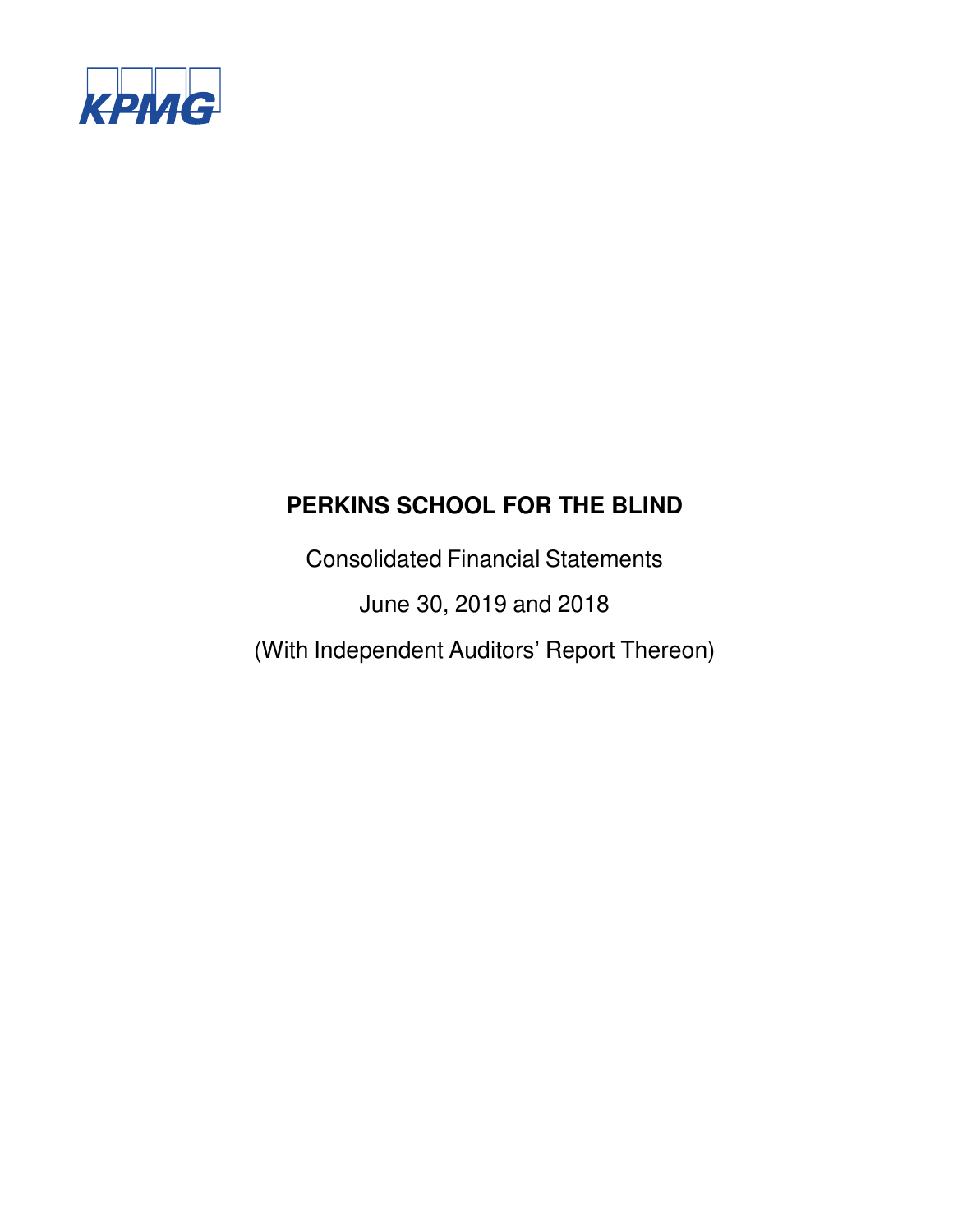June 30, 2019 and 2018

#### **Table of Contents**

|                                                    | Page(s)  |
|----------------------------------------------------|----------|
| Independent Auditors' Report                       | $1-2$    |
| <b>Consolidated Financial Statements</b>           |          |
| <b>Statements of Financial Position</b>            | 3        |
| Statements of Activities and Changes in Net Assets | $4 - 5$  |
| <b>Statements of Functional Expenses</b>           | 6        |
| <b>Statements of Cash Flows</b>                    |          |
| Notes to the Consolidated Financial Statements     | $8 - 23$ |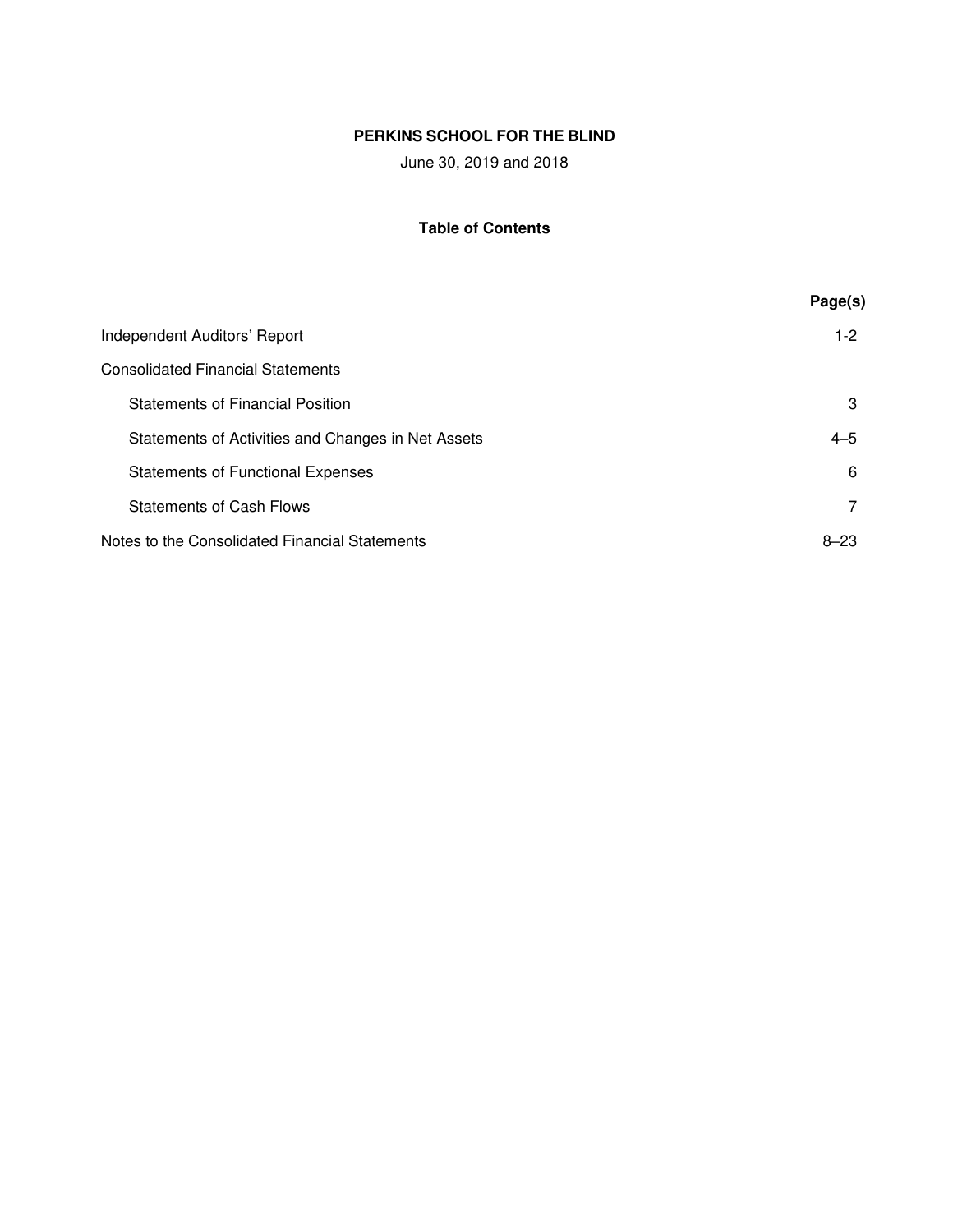

KPMG LLP Two Financial Center 60 South Street Boston, MA 02111

#### **Independent Auditors' Report**

The Board of Trustees Perkins School for the Blind:

#### **Report on the Financial Statements**

We have audited the accompanying consolidated financial statements of Perkins School for the Blind and its subsidiaries (the School), which comprise the consolidated statements of financial position as of June 30, 2019 and 2018, and the related consolidated statements of activities, functional expenses, and cash flows for the years then ended, and the related notes to the consolidated financial statements.

#### **Management***'***s Responsibility for the Financial Statements**

Management is responsible for the preparation and fair presentation of these consolidated financial statements in accordance with U.S. generally accepted accounting principles; this includes the design, implementation, and maintenance of internal control relevant to the preparation and fair presentation of consolidated financial statements that are free from material misstatement, whether due to fraud or error.

#### **Auditors***'* **Responsibility**

Our responsibility is to express an opinion on these consolidated financial statements based on our audits. We conducted our audits in accordance with auditing standards generally accepted in the United States of America. Those standards require that we plan and perform the audits to obtain reasonable assurance about whether the consolidated financial statements are free from material misstatement.

An audit involves performing procedures to obtain audit evidence about the amounts and disclosures in the consolidated financial statements. The procedures selected depend on the auditors' judgment, including the assessment of the risks of material misstatement of the consolidated financial statements, whether due to fraud or error. In making those risk assessments, the auditor considers internal control relevant to the entity's preparation and fair presentation of the consolidated financial statements in order to design audit procedures that are appropriate in the circumstances, but not for the purpose of expressing an opinion on the effectiveness of the entity's internal control. Accordingly, we express no such opinion. An audit also includes evaluating the appropriateness of accounting policies used and the reasonableness of significant accounting estimates made by management, as well as evaluating the overall presentation of the consolidated financial statements.

We believe that the audit evidence we have obtained is sufficient and appropriate to provide a basis for our audit opinion.

#### **Opinion**

In our opinion, the consolidated financial statements referred to above present fairly, in all material respects, the consolidated financial position of the School as of June 30, 2019 and 2018, and the changes in its net assets and its cash flows for the years then ended in accordance with U.S. generally accepted accounting principles.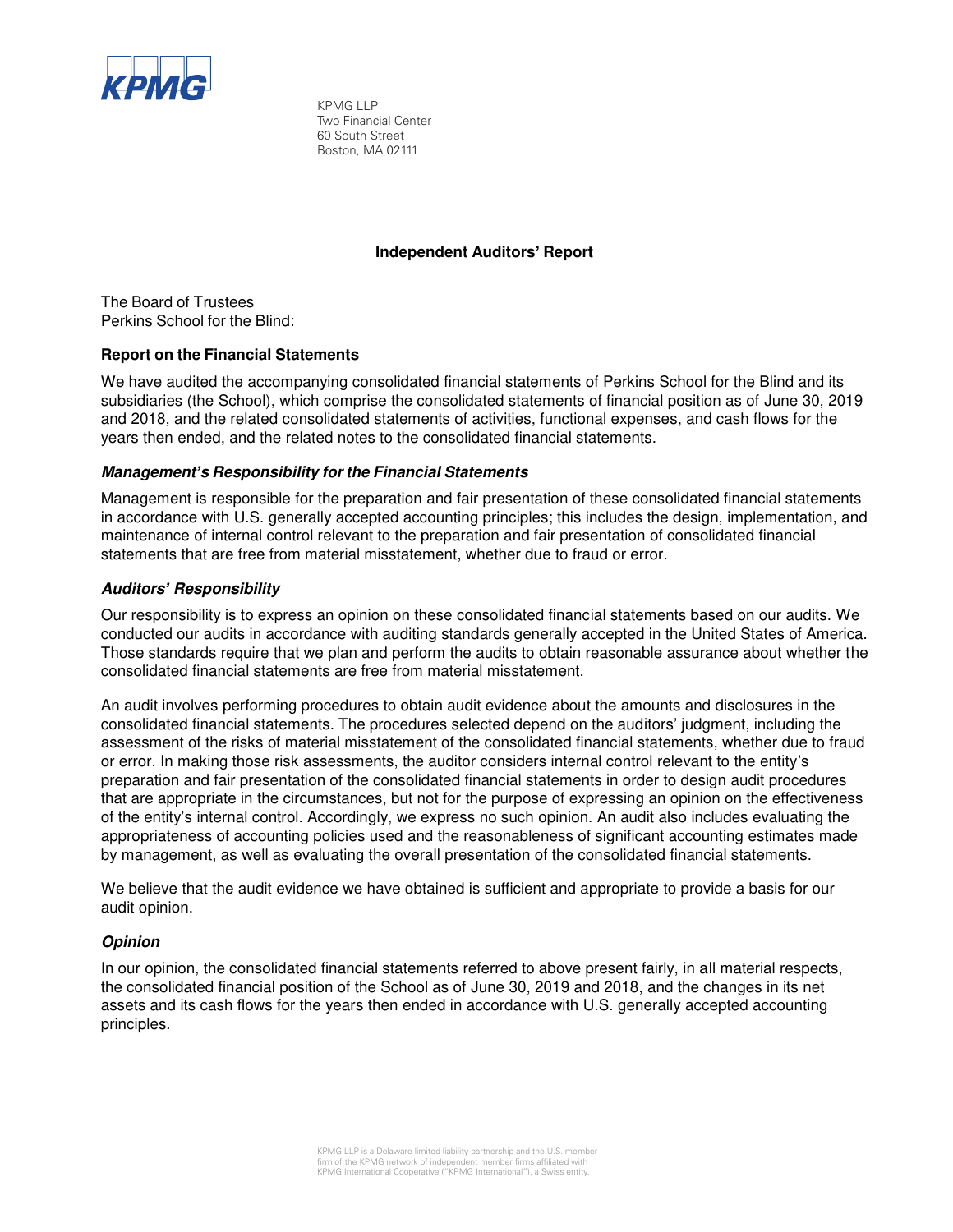

#### **Emphasis of Matter**

As discussed in note 2(l) to the consolidated financial statements, in 2019, the School adopted Accounting Standards Update (ASU) No. 2016-14, *Not-for-Profit Entities (Topic 958): Presentation of Financial Statements for Not-for-Profit Entities*. Our opinion is not modified with respect to this matter.



Boston, Massachusetts November 8, 2019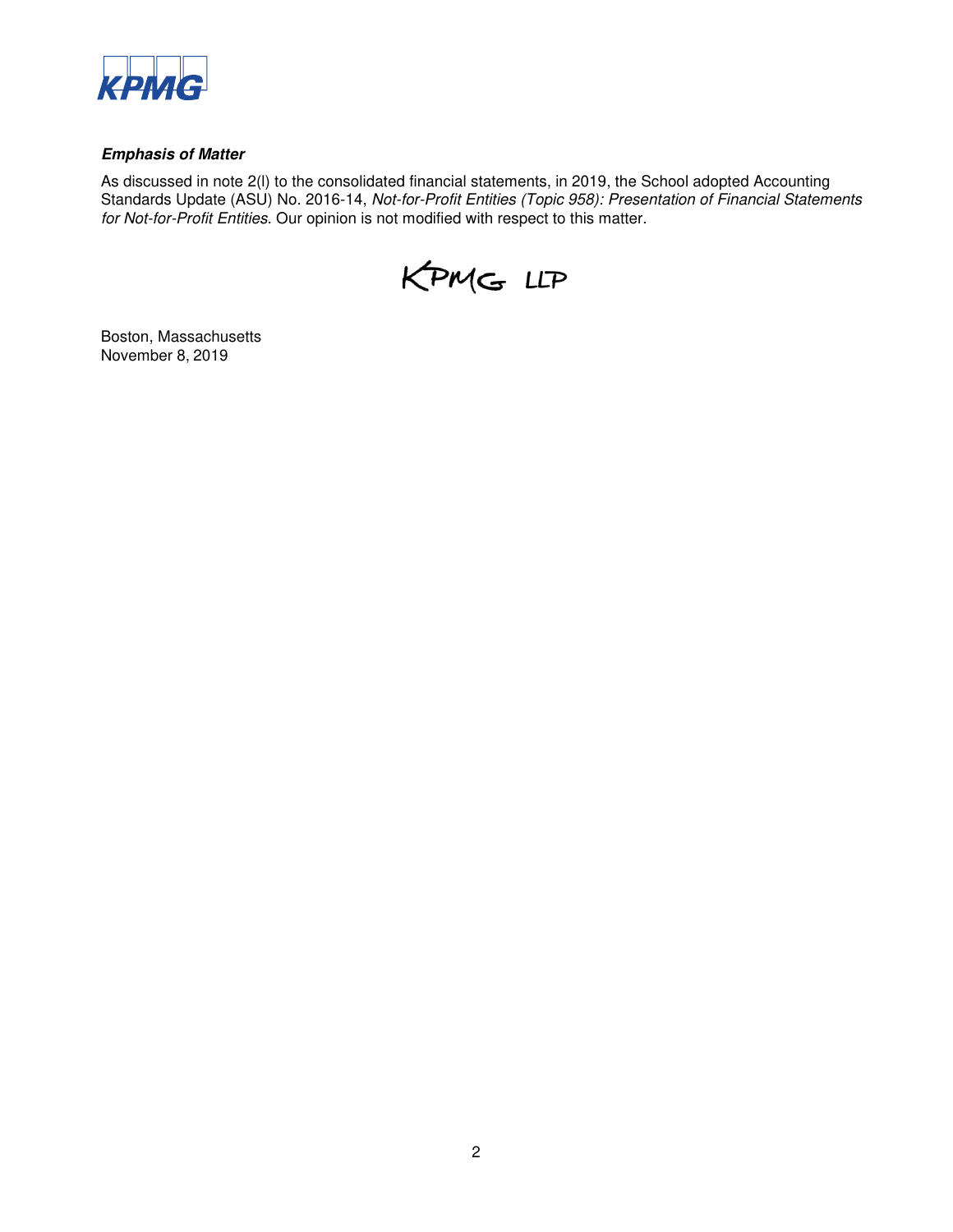Consolidated Statements of Financial Position June 30, 2019 and 2018

|                                                                 | 2019 |             | 2018                |  |
|-----------------------------------------------------------------|------|-------------|---------------------|--|
| <b>Assets</b>                                                   |      |             |                     |  |
| Cash                                                            | \$   | 7,503,497   | \$<br>7,618,831     |  |
| Accounts receivable, net of reserves of \$121,000 and \$115,445 |      |             |                     |  |
| for 2019 and 2018, respectively                                 |      | 6,828,032   | 6,005,988           |  |
| Grants receivable                                               |      | 1,206,742   | 1,657,130           |  |
| Pledges receivable, net (note 4)                                |      | 888,918     | 1,537,452           |  |
| Prepaid expense and other assets                                |      | 2,022,435   | 1,697,903           |  |
| Inventory, net (note 5)                                         |      | 4,623,472   | 4,274,208           |  |
| Investments (note 6)                                            |      | 296,579,069 | 296, 237, 040       |  |
| Assets held by outside trusts (note 2)                          |      | 9,484,911   | 9,524,005           |  |
| Fixed assets, net (note 8)                                      |      | 62,063,271  | 63,629,416          |  |
| Total assets                                                    | \$.  | 391,200,347 | \$<br>392, 181, 973 |  |
| <b>Liabilities and Net Assets</b>                               |      |             |                     |  |
| Accounts payable and accrued liabilities                        | \$   | 8,748,808   | \$<br>7,992,169     |  |
| Bond payable (note 9)                                           |      | 28,980,091  | 29,881,610          |  |
| Asset retirement obligations (note 2)                           |      | 1,463,161   | 1,463,161           |  |
| <b>Total liabilities</b>                                        |      | 39,192,060  | 39,336,940          |  |
| Without donor restrictions (note 10)                            | \$   | 195,967,520 | \$<br>192,885,484   |  |
| With donor restrictions (note 10)                               |      | 156,040,767 | 159,959,549         |  |
| Total net assets                                                |      | 352,008,287 | 352,845,033         |  |
| Total liabilities and net assets                                | \$   | 391,200,347 | 392, 181, 973       |  |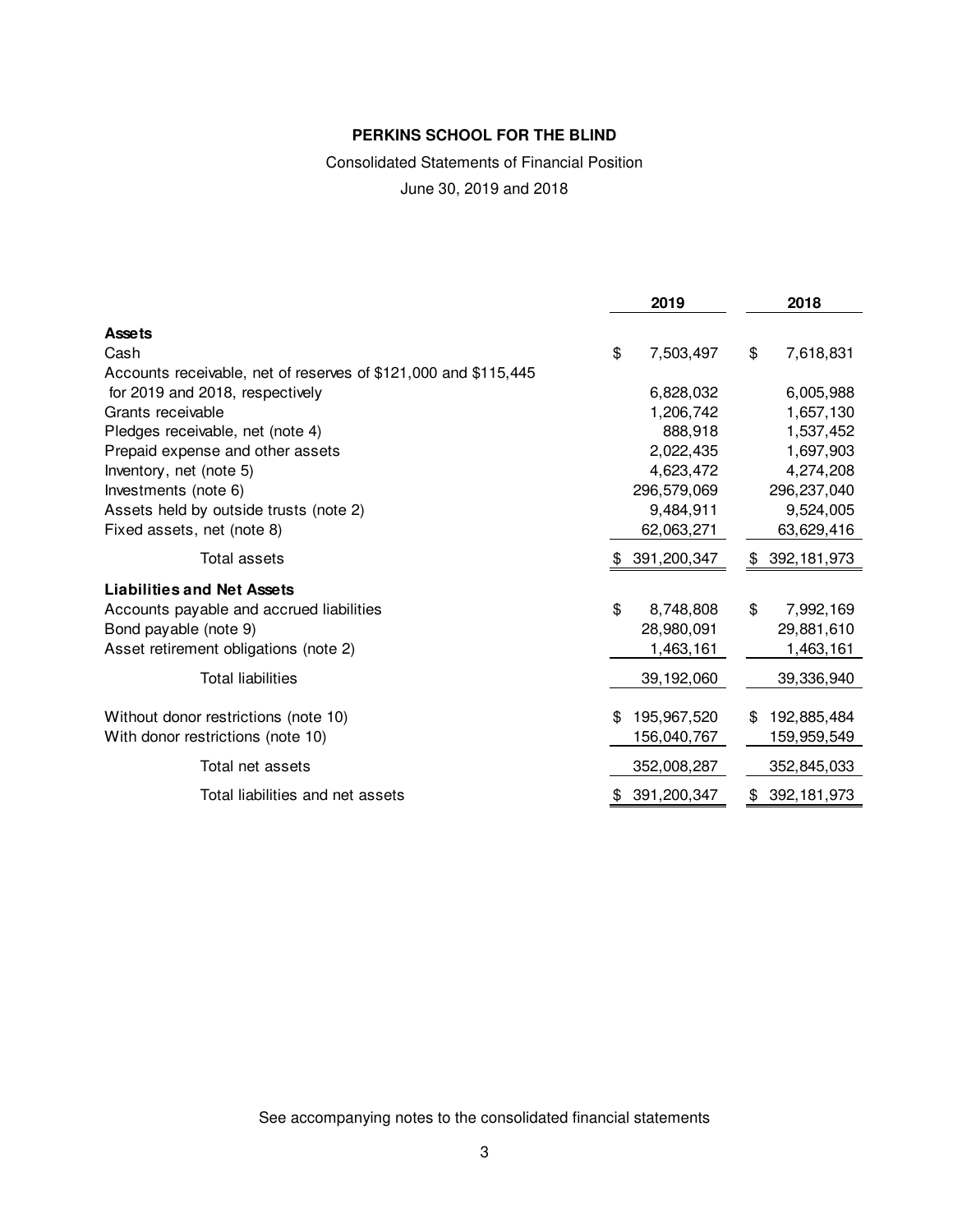# Consolidated Statement of Activities and Changes in Net Assets

Year Ended June 30, 2019

|                                                                | <b>Without donor</b><br>restrictions | With donor<br>restrictions | 2019<br>Total    |
|----------------------------------------------------------------|--------------------------------------|----------------------------|------------------|
| Operating                                                      |                                      |                            |                  |
| Revenues and other support (note 2)                            |                                      |                            |                  |
| Tuition                                                        | \$<br>30,527,557                     | \$                         | \$<br>30,527,557 |
| Government revenue                                             | 7,925,080                            |                            | 7,925,080        |
| Sales of materials for the blind                               | 5,843,104                            |                            | 5,843,104        |
| Library services                                               | 2,902,786                            |                            | 2,902,786        |
| Contributions                                                  | 3,704,216                            | 1,707,848                  | 5,412,064        |
| Private grants                                                 | 1,230,863                            |                            | 1,230,863        |
| Other revenues                                                 | 2,662,022                            |                            | 2,662,022        |
| Income from outside trusts                                     | 450,095                              |                            | 450,095          |
| Total operating revenues                                       | 55,245,723                           | 1,707,848                  | 56,953,571       |
| Endowment return utilized in operations                        | 15,843,591                           |                            | 15,843,591       |
| Net assets released from restrictions and transfers            | 2,784,803                            | (2,784,803)                |                  |
| Total operating revenues and other support                     | 73,874,117                           | (1,076,955)                | 72,797,162       |
| <b>Expenses</b><br>Program expense                             |                                      |                            |                  |
| Educational programs                                           | 39,273,393                           |                            | 39,273,393       |
| Supporting services                                            | 21,308,039                           |                            | 21,308,039       |
| Administration                                                 | 10,376,855                           |                            | 10,376,855       |
| Fundraising                                                    | 3,734,041                            |                            | 3,734,041        |
| Total operating expenses                                       | 74,692,328                           |                            | 74,692,328       |
| Change in net assets from operating activities                 | (818, 211)                           | (1,076,955)                | (1,895,166)      |
| Nonoperating                                                   |                                      |                            |                  |
| Net investment return                                          | 6,744,980                            | 6,203,052                  | 12,948,032       |
| Endowment return utilized in operations                        | (8,691,567)                          | (7, 152, 024)              | (15, 843, 591)   |
| Gifts and legacies                                             | 3,637,758                            | 159,977                    | 3,797,735        |
| Change in value of split interest agreements                   | 109,076                              | 47,168                     | 156,244          |
| Net assets released from restrictions for capital expenditures | 2,100,000                            | (2,100,000)                |                  |
| Change in net assets from nonoperating activities              | 3,900,247                            | (2,841,827)                | 1,058,420        |
| Total change in net assets                                     | 3,082,036                            | (3,918,782)                | (836, 746)       |
| Net assets                                                     |                                      |                            |                  |
| Beginning of year                                              | 192,885,484                          | 159,959,549                | 352,845,033      |
| End of year                                                    | 195,967,520<br>\$                    | \$<br>156,040,767          | \$ 352,008,287   |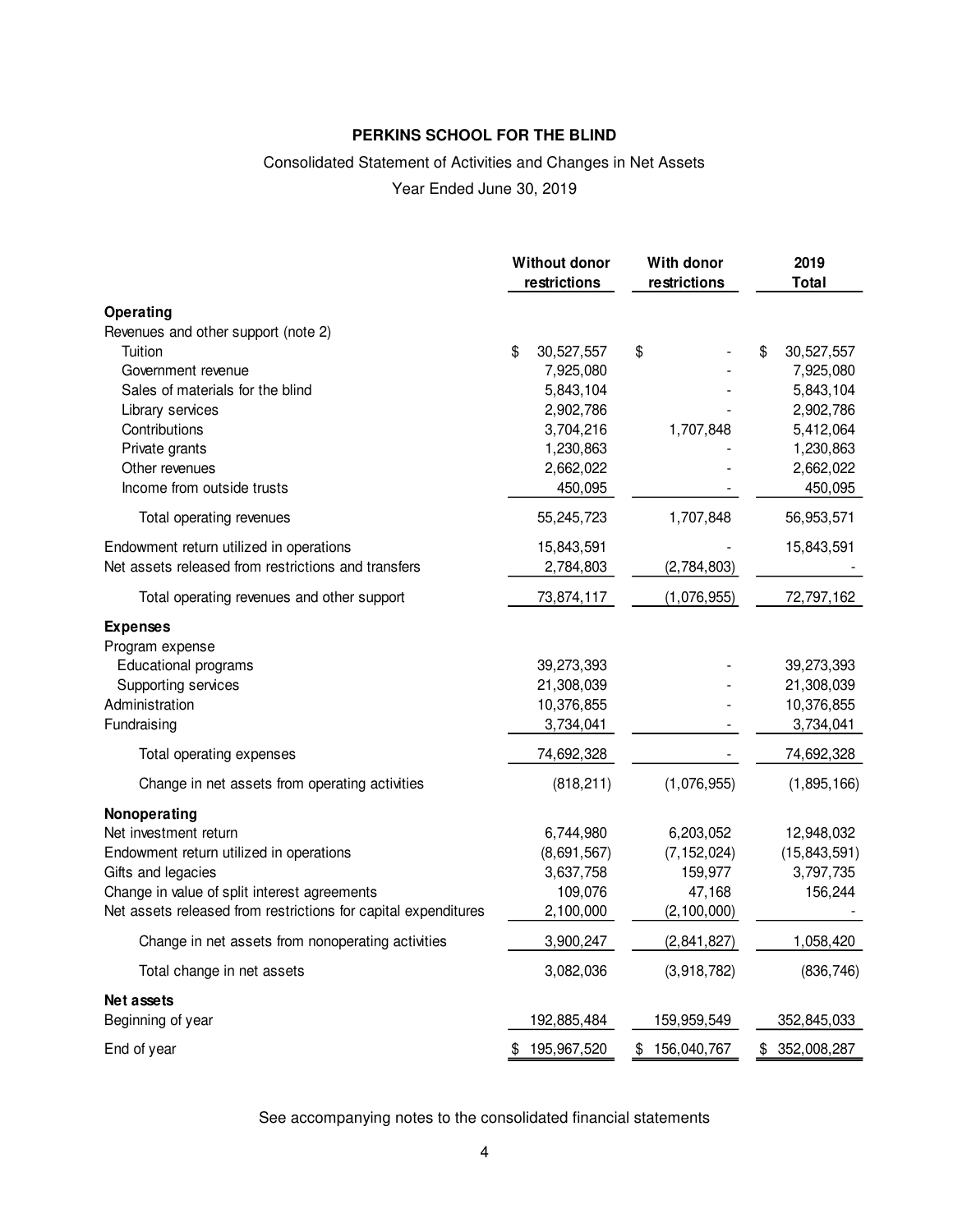# Consolidated Statement of Activities and Changes in Net Assets

Year Ended June 30, 2018

|                                                     | <b>Without donor</b><br>With donor<br>restrictions<br>restrictions |                   | 2018<br><b>Total</b> |
|-----------------------------------------------------|--------------------------------------------------------------------|-------------------|----------------------|
| Operating                                           |                                                                    |                   |                      |
| Revenues and other support (note 2)                 |                                                                    |                   |                      |
| Tuition                                             | \$<br>28,882,785                                                   | \$                | \$<br>28,882,785     |
| Government revenue                                  | 7,854,229                                                          |                   | 7,854,229            |
| Sales of materials for the blind                    | 5,722,075                                                          |                   | 5,722,075            |
| Library services                                    | 2,806,561                                                          |                   | 2,806,561            |
| Contributions                                       | 3,269,187                                                          | 4,439,643         | 7,708,830            |
| Private grants                                      | 1,688,189                                                          |                   | 1,688,189            |
| Other revenues                                      | 2,325,340                                                          |                   | 2,325,340            |
| Income from outside trusts                          | 386,953                                                            |                   | 386,953              |
| Total operating revenues                            | 52,935,319                                                         | 4,439,643         | 57,374,962           |
| Endowment return utilized in operations             | 17,846,636                                                         |                   | 17,846,636           |
| Net assets released from restrictions and transfers | 2,745,532                                                          | (2,745,532)       |                      |
| Total operating revenues and other support          | 73,527,487                                                         | 1,694,111         | 75,221,598           |
| <b>Expenses</b><br>Program expense                  |                                                                    |                   |                      |
| <b>Educational programs</b>                         | 37,962,260                                                         |                   | 37,962,260           |
| Supporting services                                 | 20,775,443                                                         |                   | 20,775,443           |
| Administration                                      | 10,118,082                                                         |                   | 10,118,082           |
| Fundraising                                         | 4,171,655                                                          |                   | 4,171,655            |
| Total operating expenses                            | 73,027,440                                                         |                   | 73,027,440           |
| Change in net assets from operating activities      | 500,047                                                            | 1,694,111         | 2,194,158            |
| Nonoperating                                        |                                                                    |                   |                      |
| Net investment return                               | 14,015,336                                                         | 13,301,847        | 27,317,183           |
| Endowment return utilized in operations             | (9,976,725)                                                        | (7,869,911)       | (17, 846, 636)       |
| Gifts and legacies                                  | 3,110,761                                                          | 343,485           | 3,454,246            |
| Change in value of split interest agreements        | 159,842                                                            | 411,312           | 571,154              |
| Change in net assets from nonoperating activities   | 7,309,214                                                          | 6,186,733         | 13,495,947           |
| Total change in net assets                          | 7,809,261                                                          | 7,880,844         | 15,690,105           |
| Net assets                                          |                                                                    |                   |                      |
| Beginning of year, as restated                      | 185,076,223                                                        | 152,078,705       | 337, 154, 928        |
| End of year                                         | 192,885,484<br>\$                                                  | 159,959,549<br>\$ | \$ 352,845,033       |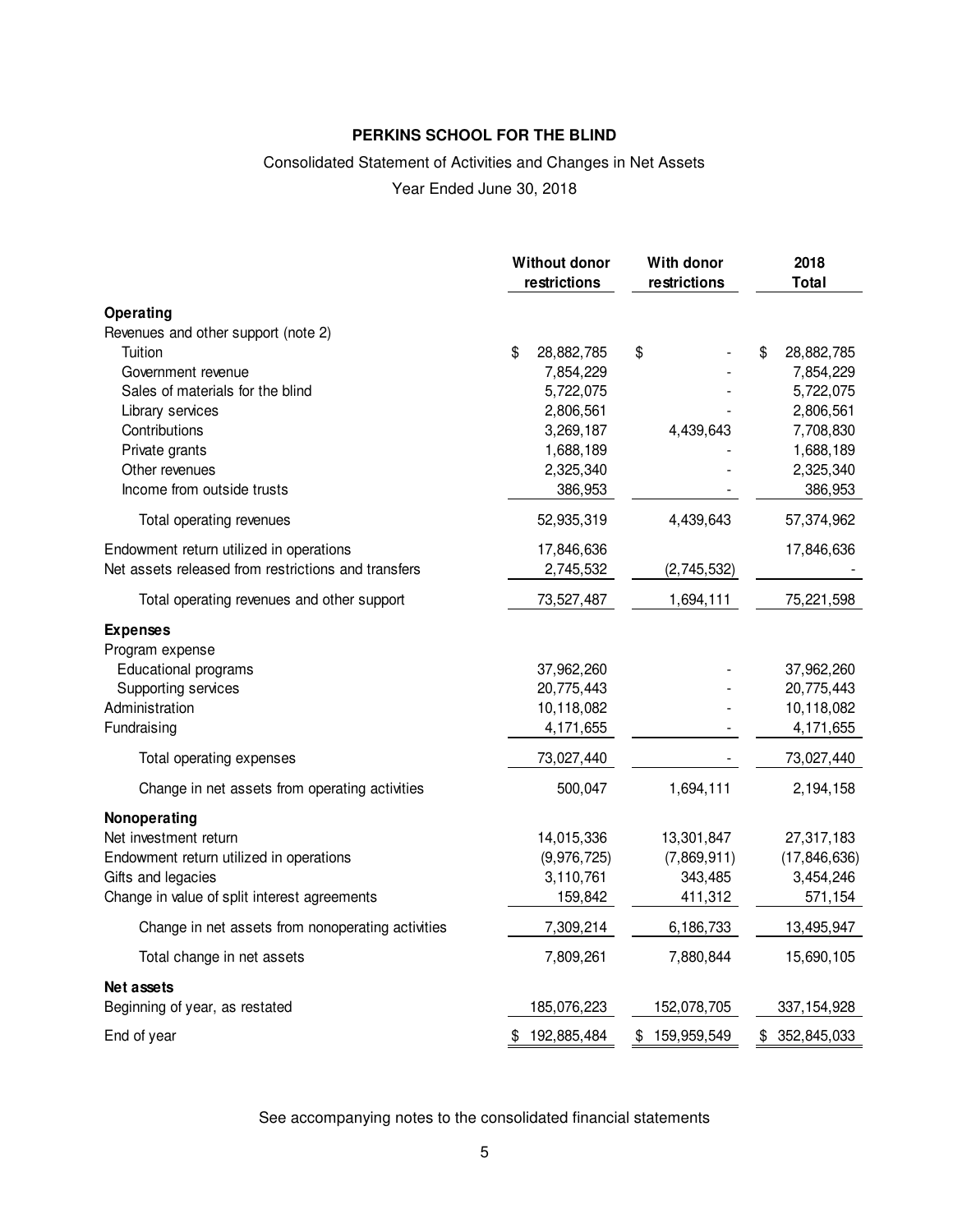# Consolidated Statements of Functional Expenses Years Ended June 30, 2019 and 2018

|                                                     | Program                  |                  |                    | 2019             |
|-----------------------------------------------------|--------------------------|------------------|--------------------|------------------|
| Year End June 30, 2019                              | <b>Expense</b>           | Administration   | <b>Fundraising</b> | Total            |
| <b>Employee Compensation &amp; Related Benefits</b> | 40,768,318<br>\$         | \$<br>6,479,913  | 2,158,150<br>\$    | 49,406,381<br>\$ |
| Occupancy                                           | 3,713,006                | 450.175          | 126.495            | 4,289,676        |
| Other Programs/ Operating Expenses                  | 10,847,720               | 339,380          | 199.629            | 11,386,729       |
| Subcontract Expense                                 | 261,380                  |                  |                    | 261,380          |
| Direct Administrative Expense                       | 1,045,428                | 2,508,160        | 1,161,993          | 4,715,581        |
| Other Expense                                       | $\overline{\phantom{a}}$ | 22,000           | ۰                  | 22,000           |
| Depreciation                                        | 3,945,580                | 577,227          | 87,774             | 4,610,581        |
| <b>Total Expense</b>                                | 60,581,432               | 10,376,855<br>\$ | 3,734,041          | 74,692,328<br>\$ |

|                                          | Program          |                  |                    | 2018             |
|------------------------------------------|------------------|------------------|--------------------|------------------|
| Year End June 30, 2018                   | <b>Expense</b>   | Administration   | <b>Fundraising</b> | Total            |
| Employee Compensation & Related Benefits | 37,485,248<br>\$ | \$<br>6,130,119  | 2,040,165<br>\$    | 45,655,532<br>S  |
| Occupancy                                | 4,107,381        | 492.762          | 103.937            | 4,704,080        |
| Other Programs/ Operating Expenses       | 10,666,876       | 473,576          | 212,676            | 11,353,128       |
| Subcontract Expense                      | 829,084          | $\blacksquare$   |                    | 829,084          |
| Direct Administrative Expense            | 1,297,110        | 2,409,489        | 1,365,591          | 5,072,190        |
| Other Expense                            | 8.055            | 17,055           | 349,655            | 374,765          |
| Depreciation                             | 4,343,949        | 595,081          | 99,631             | 5,038,661        |
| <b>Total Expense</b>                     | 58,737,703       | 10,118,082<br>\$ | 4,171,655          | 73,027,440<br>\$ |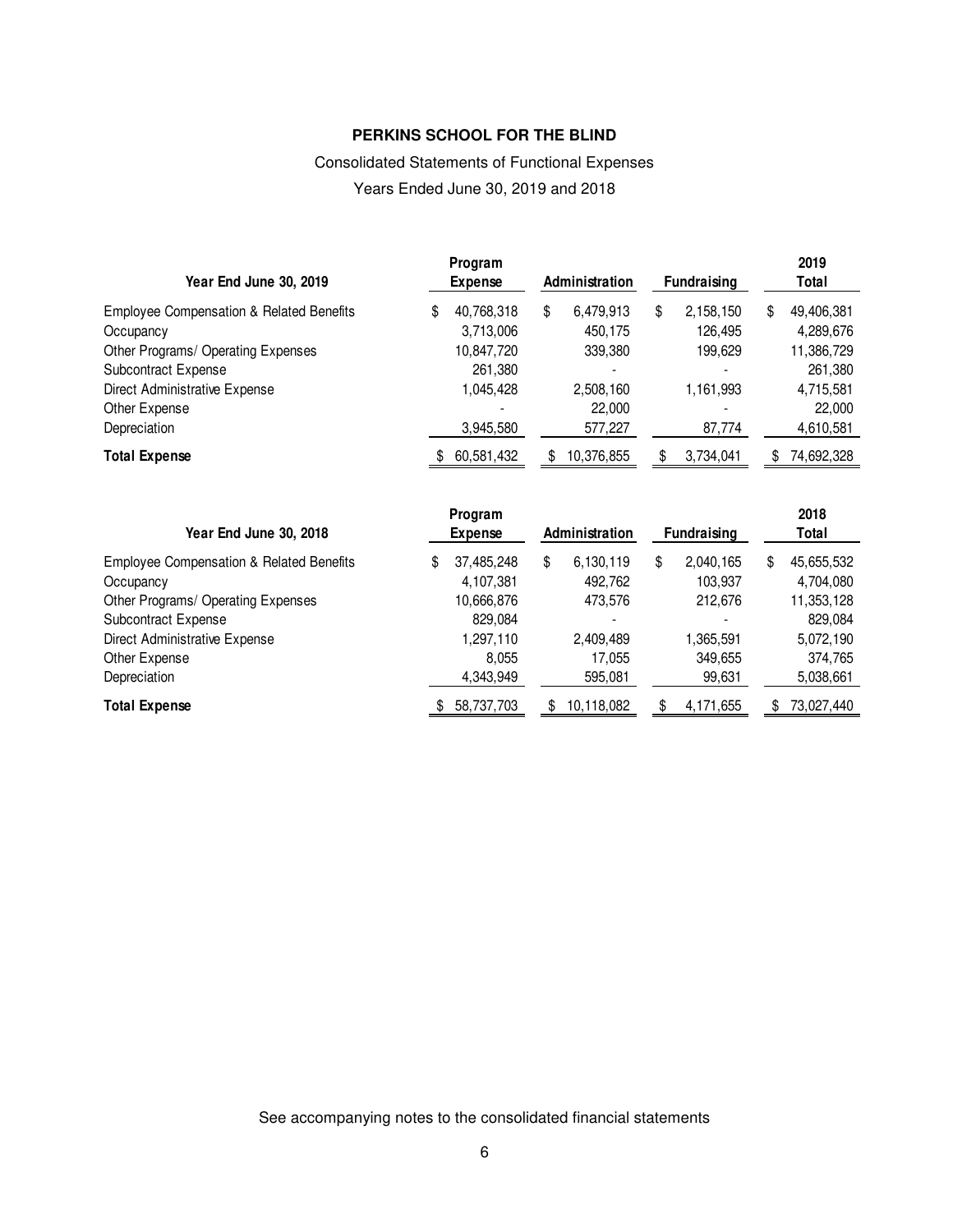Consolidated Statements of Cash Flows Years Ended June 30, 2019 and 2018

|                                                            |               | 2019           | 2018             |
|------------------------------------------------------------|---------------|----------------|------------------|
| Cash flows from operating activities                       |               |                |                  |
| Change in net assets                                       | \$            | (836, 746)     | \$<br>15,690,105 |
| Adjustments to reconcile change in net assets to           |               |                |                  |
| net cash used in operations                                |               |                |                  |
| Depreciation expense                                       |               | 4,610,581      | 5,038,660        |
| Contributed securities                                     |               | (422, 791)     | (75, 393)        |
| Contributions restricted for long-term investment          |               | (118,500)      | (67, 732)        |
| Interest and dividends restricted for long-term investment |               | (34, 208)      | (25, 364)        |
| Realized investment gains                                  |               | (23, 848, 763) | (8,856,775)      |
| Unrealized investment losses (gains)                       |               | 13,731,605     | (16, 364, 385)   |
| Change in value of assets held by outside trusts           |               | (47, 168)      | (411, 314)       |
| Change in operating assets and liabilities:                |               |                |                  |
| Accounts receivable                                        |               | (822, 044)     | (498, 431)       |
| Grants receivable                                          |               | 450,388        | (495, 351)       |
| Pledges receivable                                         |               | 648,534        | (121, 896)       |
| Prepaid expenses and other assets                          |               | (324, 532)     | 28,599           |
| Inventory                                                  |               | (349, 264)     | (457, 358)       |
| Accounts payable and accrued liabilities                   |               | 437,349        | 231,569          |
| Asset retirement obligations                               |               |                | (4,590)          |
| Net cash used in operating activities                      |               | (6,925,559)    | (6,389,656)      |
|                                                            |               |                |                  |
| Cash flows from investing activities                       |               |                |                  |
| Purchases of fixed assets                                  |               | (2,685,509)    | (1,524,228)      |
| Proceeds from sales of investments                         |               | 118,216,406    | 100,692,268      |
| Purchases of investments                                   |               | (108,018,486)  | (88, 426, 344)   |
| Net cash provided by investing activities                  |               | 7,512,411      | 10,741,696       |
| Cash flows from financing activities                       |               |                |                  |
| Contributions restricted for long-term investment          |               | 118,500        | 67,732           |
| Interest and dividends restricted for long-term investment |               | 34,208         | 25,364           |
| Annuity payments                                           |               | (39, 637)      | (84, 810)        |
| Payments of debt                                           |               | (901, 519)     | (867, 426)       |
| Proceeds from outside trust distribution                   |               | 86,262         | 34,953           |
| Net cash used in financing activities                      |               | (702, 186)     | (824, 187)       |
| Net (decrease) increase in cash                            |               | (115, 334)     | 3,527,853        |
|                                                            |               |                |                  |
| Casth                                                      |               |                |                  |
| Beginning of year                                          |               | 7,618,831      | 4,090,978        |
| End of year                                                | $\frac{1}{2}$ | 7,503,497      | \$<br>7,618,831  |
| Supplemental data                                          |               |                |                  |
| Interest paid                                              | \$            | 864,970        | \$<br>823,112    |
| Change in accounts payable attributable to fixed assets    | \$            | 358,927        | \$<br>297,458    |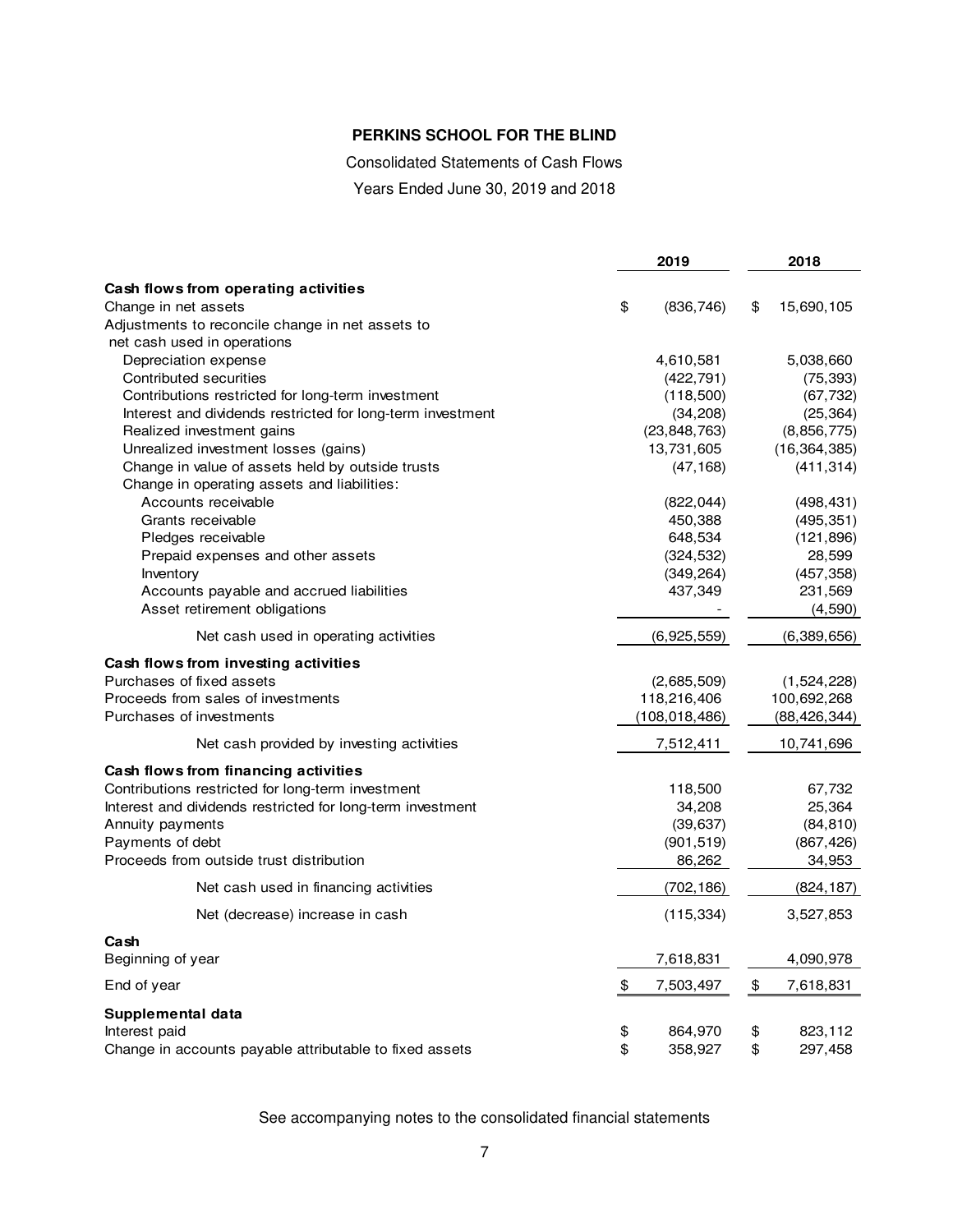Notes to the Consolidated Financial Statements

June 30, 2019 and 2018

#### **(1) Organization**

Perkins School for the Blind (the "School") provides educational programs, services, and products to individuals who are blind, deafblind or multi-impaired, and their parents and teachers. These services include the manufacture and distribution of educational products for individuals who are blind, deafblind or multi-impaired. This manufacture and distribution of educational products is an integral part of the School's operations. The School's consolidated financial statements include two separate subsidiaries, referred to in Notes 13 and 14, respectively: The John Milton Society for the Blind and the Kilimanjaro Blind Trust, Inc. All significant intercompany transactions and balances have been eliminated in consolidation.

#### **(2) Summary of Significant Accounting Policies**

#### **(a) Basis of Presentation**

The consolidated financial statements have been prepared on the accrual basis of accounting in accordance with U.S. generally accepted accounting principles. The financial statements present information on School's financial position and activities according to two classes of net assets: without donor restrictions and with donor restrictions.

#### *Without Donor Restrictions*

Net assets that are not subject to donor-imposed restrictions but may be designated for specific purposes by action of the Board of Trustees, including to function as an endowment.

#### *With Donor Restrictions*

Net assets that are subject to donor-imposed restrictions that expire with the passage of time, can be fulfilled by actions pursuant to the restrictions, or which may be perpetual.

Changes in net assets are classified as operating and nonoperating. Changes in nonoperating net assets include: investment income on long-term investments, less amounts distributed for operating purposes; bequests; changes in value of split interest agreements; and net assets released from restrictions for capital expenditures.

Revenues are reported as increases in net assets without donor restrictions unless their use is limited by donor imposed restrictions, in which case they are reported as increases in net assets with donor restrictions. Expirations of donor restrictions are reflected in the statement of activities as net assets released from restrictions. Net realized gains (losses) from the sale or other disposition of investments and the change in unrealized appreciation (depreciation) of investments are reported as revenue in net assets without donor restriction, unless use of these gains (losses) is restricted by donor-imposed stipulations, in which case they are reported as revenue in net assets with donor restrictions. Expenses are reported as decreases in net assets without donor restrictions.

#### **(b) Cash and Cash Equivalents**

The School maintains its cash in deposit accounts which, at times, may exceed federally insured limits. The School has not experienced any losses in such accounts. The School believes it is not exposed to any significant credit risk on cash. Cash equivalents consist of short-term highly liquid investments with maturities of 90 days or less at date of purchase and are included in investments in the consolidated statements of financial position.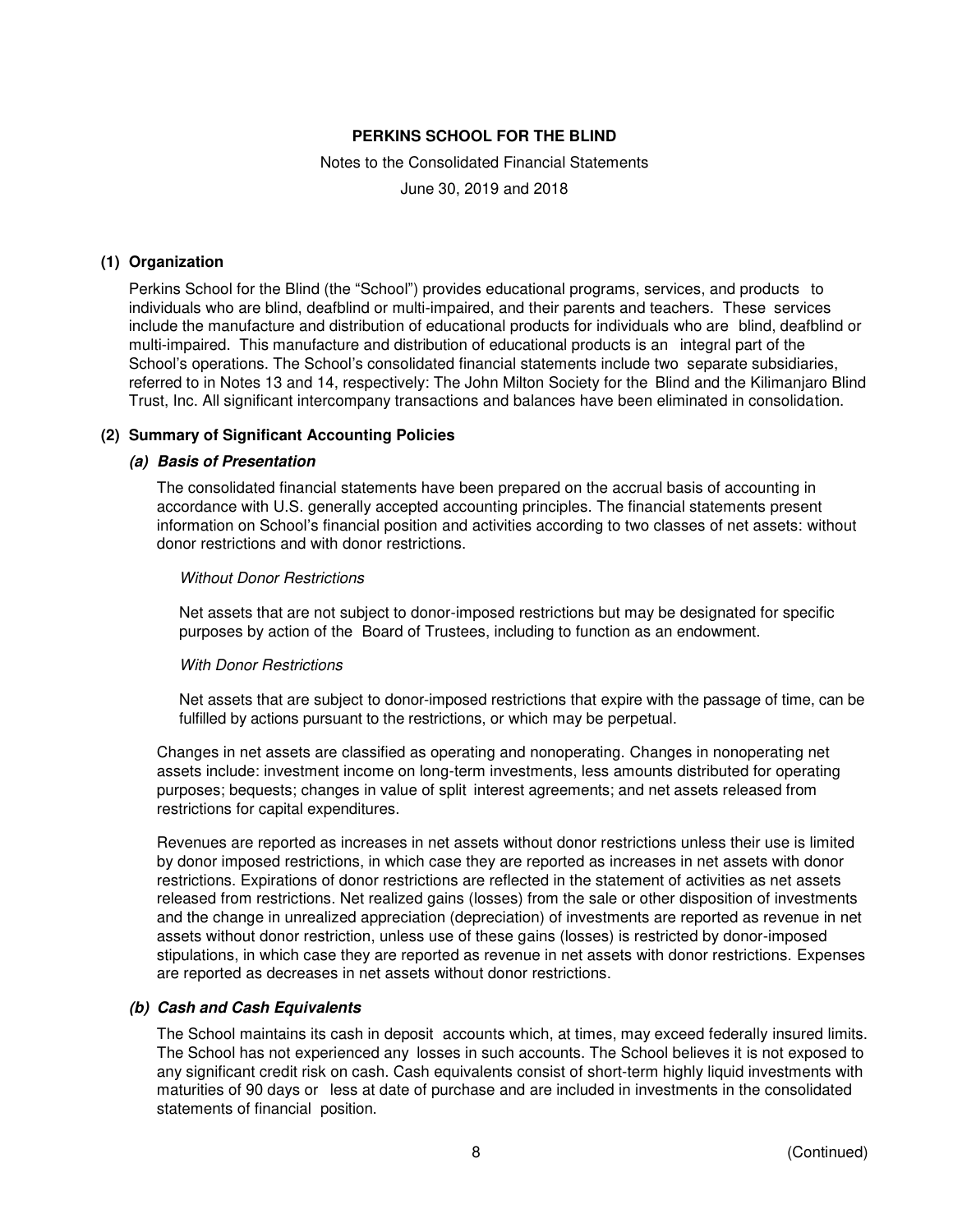Notes to the Consolidated Financial Statements

June 30, 2019 and 2018

#### **(c) Fair Value Measurements**

The School reports required types of investments at fair value. Fair value represents the price that would be received upon the sale or transfer of an investment in an orderly transaction between market participants as of the measurement date. GAAP establishes a fair value hierarchy that prioritizes inputs used to measure fair value into three levels:

Level 1 – Quoted prices (unadjusted) in active markets that are accessible at the measurement date for identical investments.

Level 2 – Inputs other than quoted prices that are observable for the investments, either directly or indirectly.

Level 3 – Unobservable inputs are used in situations in which little or no market data is available.

The fair value hierarchy gives the highest priority to Level 1 inputs and the lowest priority to Level 3 inputs. The School utilizes the valuation techniques that maximizes the use of observable inputs and minimizes the use of unobservable inputs to the extent possible. Transfers between categories occur when there is an event that changes the inputs used to measure the fair value of an investment. Transfers between fair value categories are recognized at the end of the reporting period.

#### **(d) Assets Held by Outside Trusts**

Assets held by outside trusts include split interest agreements and perpetual trusts which are held by external trustees, as specified by the donors, and are reported by the School at fair value. Trust income is distributed at least annually to the School in accordance with the terms of the trusts and is recorded as revenue. Changes in the fair value of the trusts are recorded as increases or decreases to net assets depending on the nature of the restriction. The outside trusts are classified as Level 3 in the fair value hierarchy because they are held by the trustees in perpetuity.

The following table presents activity for the years ended June 30, 2019 and 2018 for assets held by outside trusts that are classified in Level 3 of the fair value hierarchy:

|                       | 2019      | 2018      |
|-----------------------|-----------|-----------|
| Fair value, beginning | 9,524,005 | 9,147,644 |
| Unrealized gains      | 47.168    | 411,314   |
| Distributions         | (86, 262) | (34, 953) |
| Fair value, ending    | 9.484.911 | 9,524,005 |

#### **(e) Fixed Assets**

Fixed assets are recorded at cost if purchased or constructed, or at fair market or appraised value on the date of donation in the case of gifts.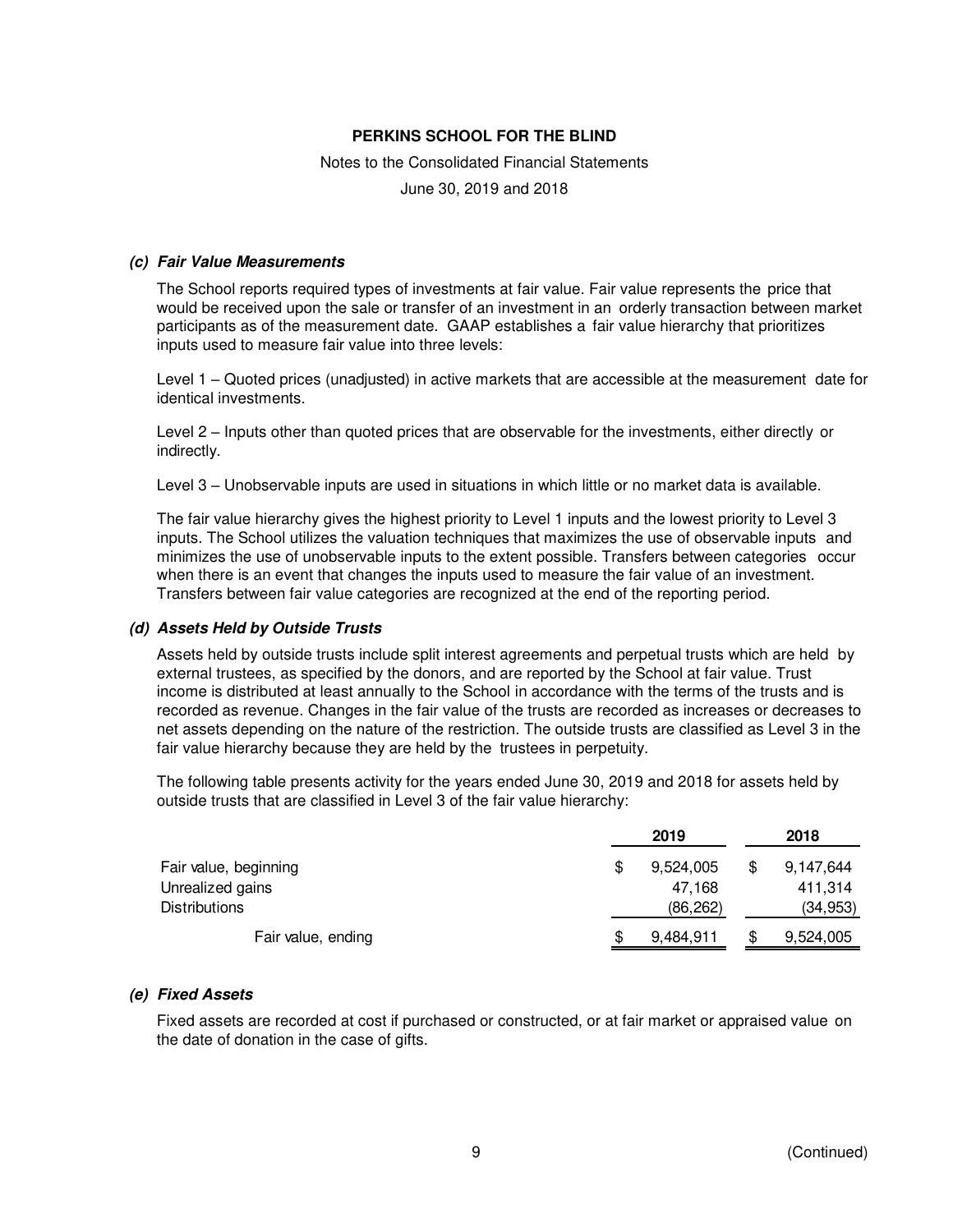Notes to the Consolidated Financial Statements June 30, 2019 and 2018

Depreciation expense is computed on the straight-line basis using the following useful lives:

| Automobiles                  | 5 years       |
|------------------------------|---------------|
| Furniture and equipment      | 3-7 years     |
| Machinery and equipment      | 10 years      |
| <b>Building improvements</b> | 20 years      |
| <b>Building</b>              | 27.5-40 years |

Maintenance and repairs are expensed as incurred, and improvements are capitalized. When assets are retired or disposed of, the cost and accumulated depreciation thereon are removed from the accounts, and gains or losses are included in operations.

#### **(f) Asset Retirement Obligations**

Asset retirement obligations ("ARO") are legal obligations associated with the retirement of long lived assets. These liabilities are initially recorded at fair value and the related asset retirement costs are capitalized by increasing the carrying amount of the related assets by the same amount as the liability. Asset retirement costs are subsequently depreciated over the useful lives of the related assets. Subsequent to the initial recognition, the School records period-to-period changes in the ARO liability resulting from the passage of time and revisions to either the timing or the amount of the original estimate of undiscounted cash flows and as ARO liabilities are settled.

#### **(g) Revenue Recognition**

#### **Tuition Revenue**

The School receives tuition revenue from state and local agencies including cities and towns in the Commonwealth of Massachusetts, based on established rates. These cities and towns are partially dependent on the Commonwealth of Massachusetts to provide sufficient local aid to assist them in supporting such educational programs.

Tuition revenue is received from the following sources as of June 30:

|                              |    | 2019       | 2018       |
|------------------------------|----|------------|------------|
| Massachusetts local agencies | æ. | 23,040,202 | 21,998,316 |
| Out of state agencies        |    | 6,805,755  | 6,336,241  |
| Private payers               |    | 681,600    | 548,228    |
| Tuition revenue              |    | 30,527,557 | 28,882,785 |

The School defines tuition revenue as the funds earned for providing educational and other services to students who attend the School on campus. Evidence of these arrangements exists in the form of signed contracts that the School has with each student's city/town and State agency. Services are considered rendered each day the student attends school. The School is allowed to consider services rendered even on days when students are absent, up to twenty school days in a row. After twenty school days, the School can no longer consider services rendered from that point forward until the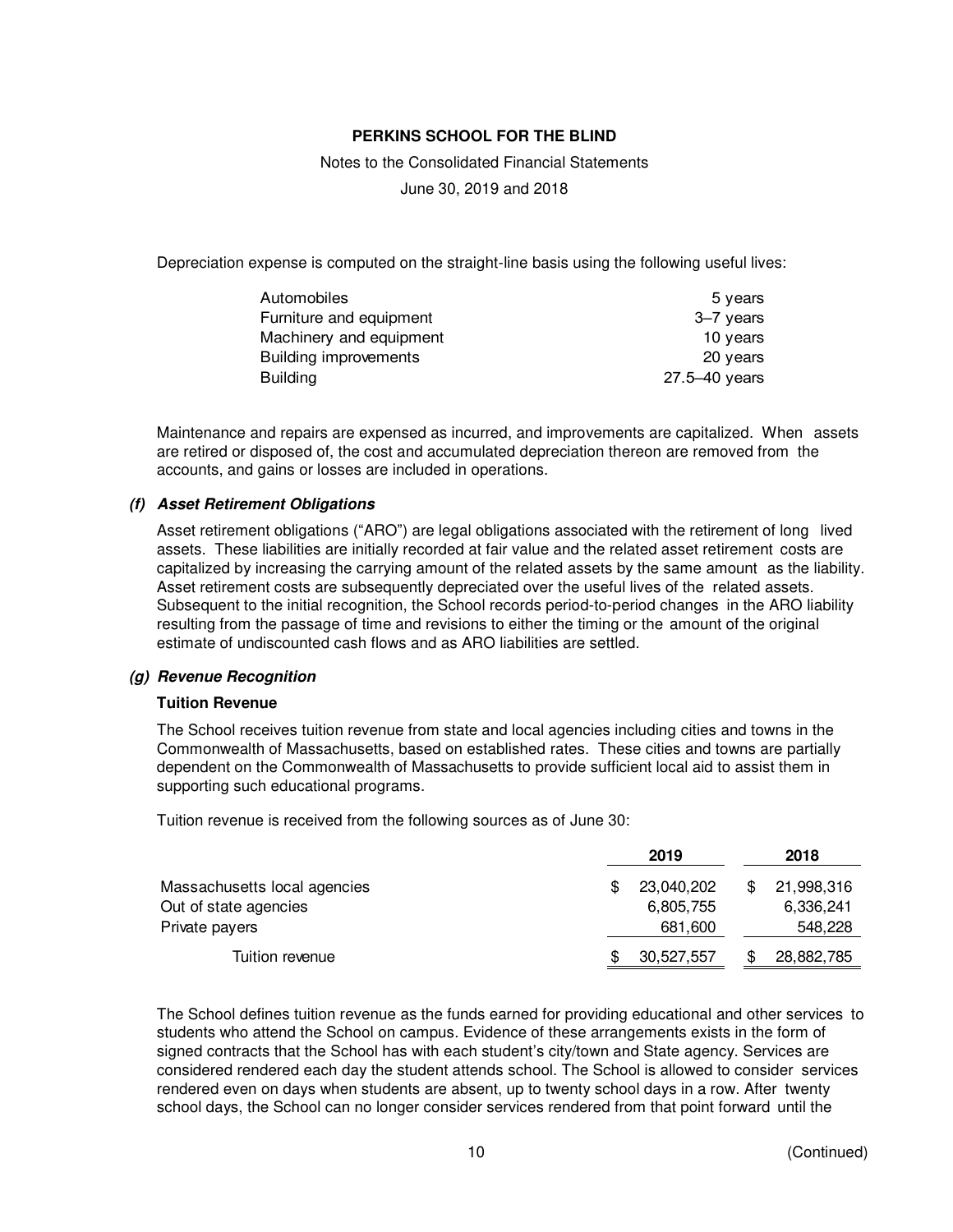Notes to the Consolidated Financial Statements

June 30, 2019 and 2018

student returns to school, at which point the School can resume considering services provided. The School's price to the student is determined in accordance with the daily rates set each year by the Massachusetts Operational Services Division (MA OSD). In some instances, the School has certain partial day rates or individualized extended day rates approved by the MA OSD and these rates are in the aforementioned contract with the student's city/town and State agency.

#### **Contributions and Grants**

Contributions, including assets held by outside trusts and unconditional pledges, are recognized as revenues in the period received. Conditional promises to give are not recorded until they become unconditional, that is when the conditions on which they depend are substantially met.

Contributions of land, buildings and equipment without donor stipulations concerning the use of such long-lived assets are reported as revenues without donor restrictions. Contributions of cash or other assets which a donor has stipulated be used to acquire land, building and equipment are reported as revenues with donor restrictions. The restrictions are considered to be released at the time such long-lived assets are placed in service.

Revenues associated with contracts and grants are recognized as the related expenses are incurred. Expenses consist of direct costs incurred and related indirect costs as reimbursed under the terms and conditions of such agreements.

#### **Sales of Materials for the Blind**

Revenue from the sales of educational products for individuals who are blind, deaf-blind or multi-impaired is recognized when delivery has occurred. Delivery occurs when the ownership of the goods has transferred to the customer, per the shipping terms. The School's shipping term is for transfer of ownership to occur when the product has shipped.

#### **Donated Services**

Revenues and expenses include the value of donated services which otherwise would have been performed by salaried personnel. The total donated services were valued at \$558,658 and \$540,968 in 2019 and 2018, respectively, and are classified as revenue without donor restrictions.

#### **(h) Expenses**

Educational program expenses include expenses for education and services to individuals who are blind, deaf-blind or multi-impaired and to their parents and teachers. Supporting services expenses include expenses for the manufacture and distribution of educational products as well as for the library, outreach services, international programs and federal grant expenses.

#### **(i) Methods Used for Allocation of Expenses**

The financial statements report certain categories of expenses that are attributable to one or more program or supporting functions of the School. Those expenses include the operation and maintenance of facilities (occupancy), depreciation and certain costs in the president's office. Occupancy costs and depreciation are allocated based on square footage and costs in the president's office are allocated based on estimates of time and effort.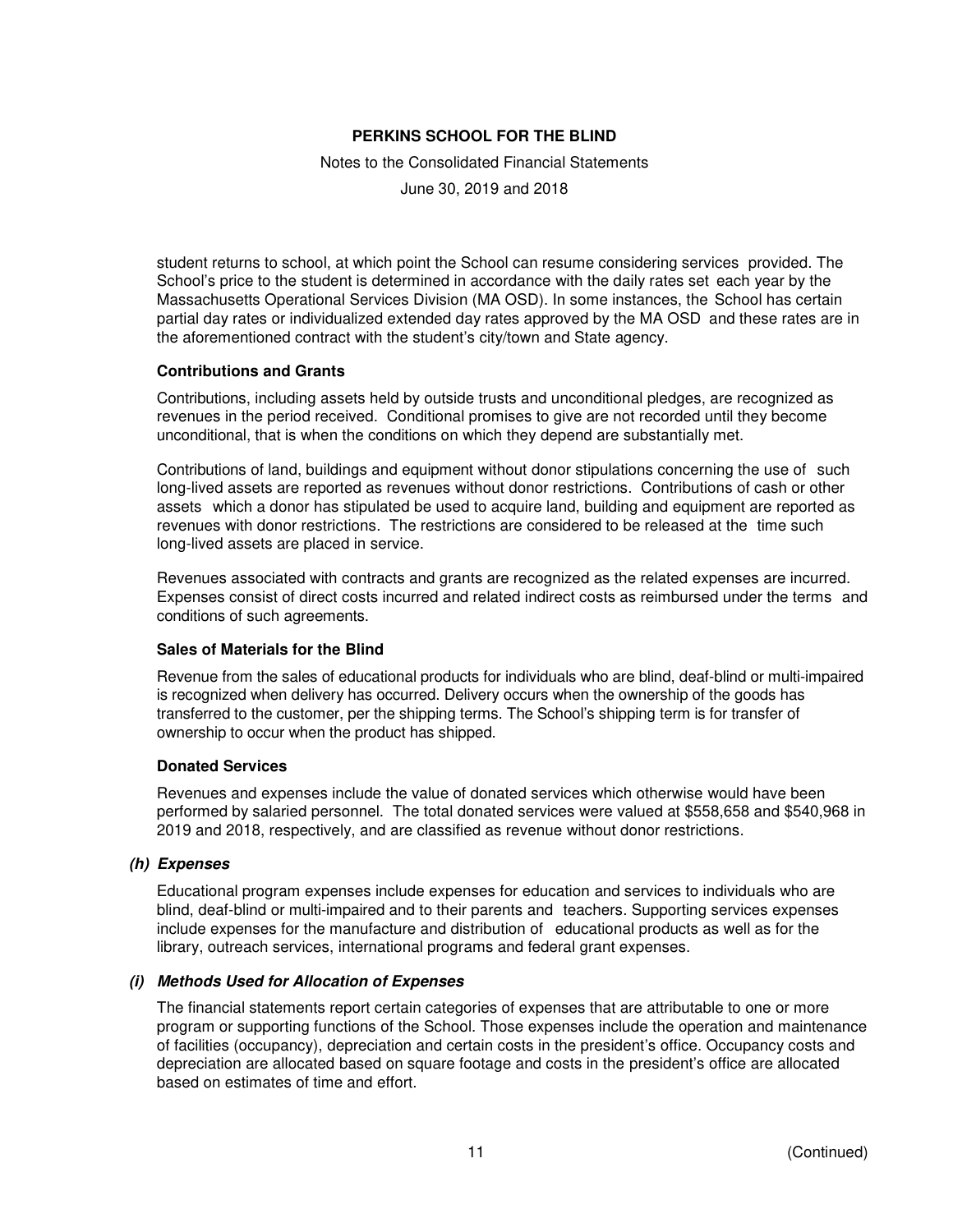Notes to the Consolidated Financial Statements

June 30, 2019 and 2018

#### **(j) Use of Estimates**

The preparation of financial statements in conformity with U.S. generally accepted accounting principles requires management to make estimates and assumptions that affect the reported amounts of assets and liabilities and disclosure of contingent assets and liabilities at the date of the financial statements and the reported amounts of revenues and expenses during the reporting period. Estimates are used in the allowances for doubtful accounts and reserve for inventory excess and obsolescence. Actual results could differ from those estimates.

#### **(k) Tax Status**

The School is a tax-exempt organization as described under Section 501(c)(3) of the Internal Revenue Code (IRC) and is generally exempt from federal and state income taxes under Section 501(a) of the IRC and applicable state laws. The School believes it has no significant uncertain tax positions.

#### **(l) Recent Accounting Pronouncements**

In July 2018, the School adopted ASU 2016-14, Not-for-Profit Entities (Topic 958): *Presentation of Financial Statements of Not-for-Profit Entities.* The main provisions of this guidance include a reduction in the number of net asset classifications from three to two: net assets without donor restrictions, previously reported as unrestricted net assets, and net assets with donor restrictions, previously reported as temporarily and permanently restricted net assets. Additionally, it increases the quantitative and qualitative disclosures regarding liquidity and availability of resources, and requires expenses to be reported by both their natural and functional classification in one location.

A summary of net asset reclassifications resulting from the adoption of ASU 2016-14 as of June 30, 2017 is as follows:

|                                                | ASU 2016-14 Classification |                               |    |                            |   |                                   |
|------------------------------------------------|----------------------------|-------------------------------|----|----------------------------|---|-----------------------------------|
|                                                |                            | Without donor<br>restrictions |    | With donor<br>restrictions |   | <b>Total net</b><br><b>Assets</b> |
| 2017 ending net assets as previously presented |                            |                               |    |                            |   |                                   |
| Unrestricted                                   | \$.                        | 185,076,223                   | \$ |                            | S | 185,076,223                       |
| <b>Temporarily Restricted</b>                  |                            |                               |    | 77,018,559                 |   | 77,018,559                        |
| <b>Permanently Restricted</b>                  |                            |                               |    | 75,060,146                 |   | 75,060,146                        |
| 2017 ending net assets, as restated            |                            | 185,076,223                   |    | 152,078,705                |   | 337, 154, 928                     |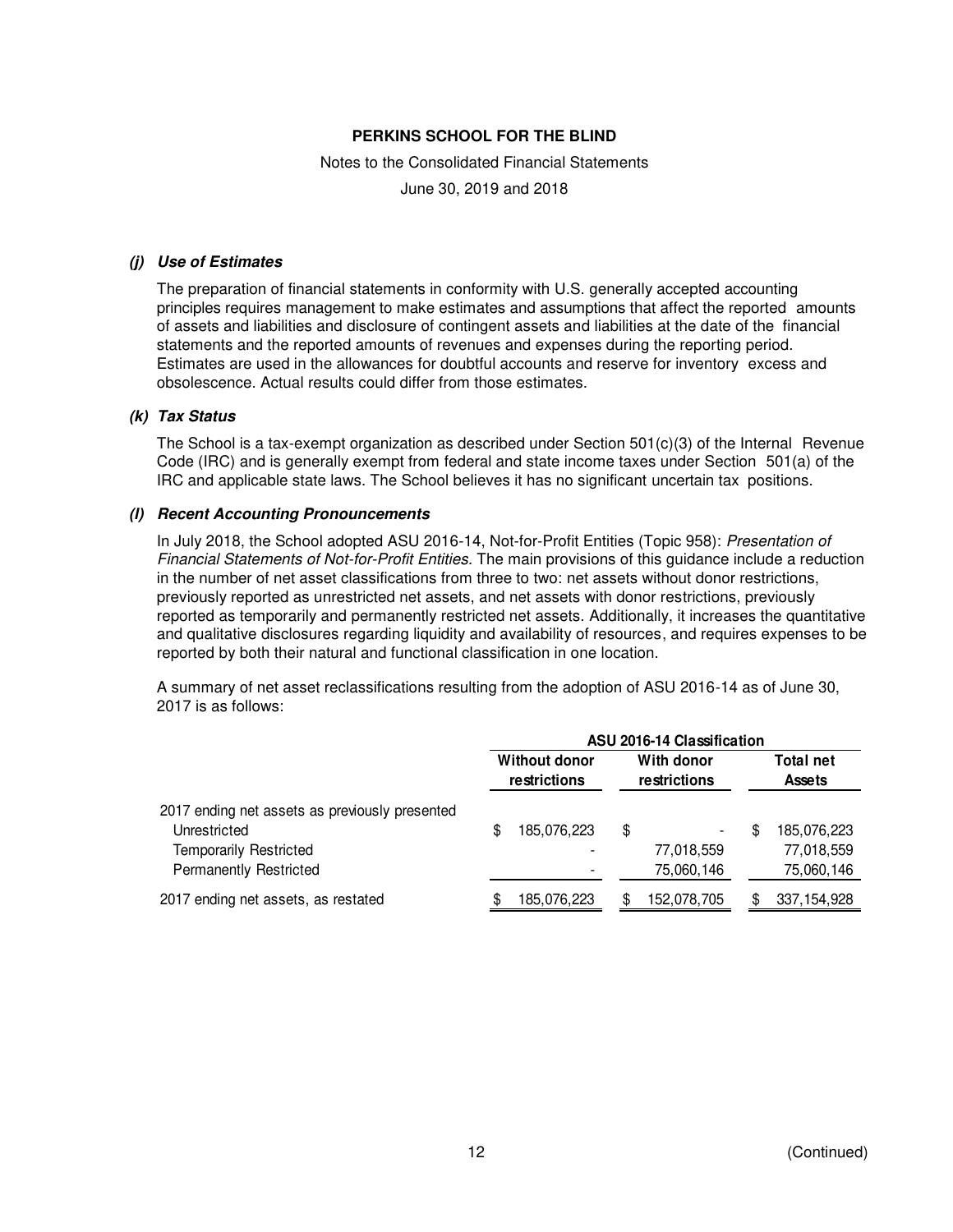Notes to the Consolidated Financial Statements

June 30, 2019 and 2018

#### **(3) Financial Assets and Liquidity Resources**

As of June 30, 2019, financial assets and liquidity resources available within one year for general expenditure, such as operating expenses, scheduled principal payments on debt, and capital expenditures not financed with debt, were as follows:

| Financial assets                                                         |                 |
|--------------------------------------------------------------------------|-----------------|
| Cash and cash equivalents                                                | \$<br>7,503,497 |
| Accounts receivable, net                                                 | 6,828,032       |
| Grants receivable                                                        | 1,206,742       |
| Pledges receivable, available for use within one year                    | 47,000          |
| Operational funds within investments                                     | 258,442         |
| Board designations                                                       |                 |
| Fiscal 2020 budgeted endowment payout                                    | 16.540.300      |
| Total financial assets available within one year                         | 32,384,013      |
| Liquidity resources                                                      |                 |
| Bank line of credit                                                      | 5,000,000       |
| Total financial assets and liquidity resources available within one year | 37,384,013      |

Resources available to fund general expenditures have seasonal variations related to the timing of tuition and other student related billing, receipts of gift, grant and pledge payments and sales of materials. These resources, along with the financial assets available within one year, have historically been sufficient to cover annual general expenditures. The school's board-designated endowment has been set aside for debt repayment, capital expenditures, program support and strategic initiatives. Although the School does not intend to spend from its board-designated endowment funds other than amounts appropriated for spending, amounts could be made available if necessary. As of June 30, 2019, the School has approximately \$105 million in board-designated endowment funds that could be liquidated within one year.

#### **(4) Pledges Receivable**

Pledges receivable are expected to be realized in the following time frame as of June 30:

|                                           | 2019 |           |  | 2018      |
|-------------------------------------------|------|-----------|--|-----------|
| One year or less                          | \$   | 461.218   |  | 1.477.428 |
| One to five years                         |      | 490,000   |  | 112,500   |
| Less: Present value discount              |      | (29, 375) |  | (2, 476)  |
| Less: Allowance for uncollectible pledges |      | (32, 925) |  | (50,000)  |
| Pledges receivable, net                   | \$   | 888,918   |  | 1,537,452 |

Pledges are recorded after discounting to the present value of future cash flows with discount rates ranging from 1.20% to 3.40% depending upon the anticipated pledge fulfillment date.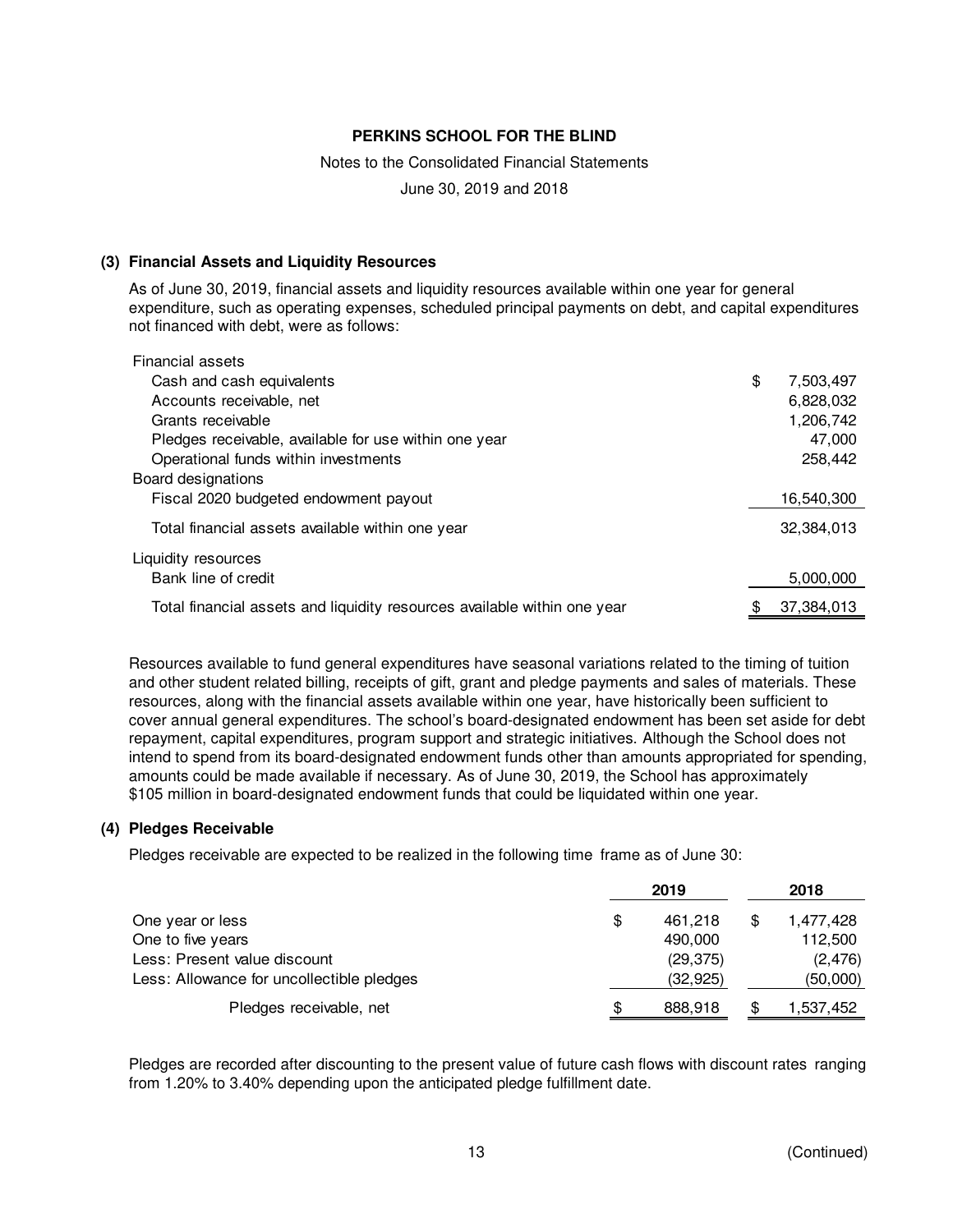Notes to the Consolidated Financial Statements

June 30, 2019 and 2018

#### **(5) Inventory**

Inventory consists of raw materials, work in progress and finished goods related to the production of braillers, appliances and other products are stated at the lower of cost (first-in, first-out method) or market.

Inventory is comprised of the following as of June 30:

|                   |    | 2018      |    |           |
|-------------------|----|-----------|----|-----------|
| Raw material      | \$ | 3,443,502 | \$ | 3,172,512 |
| Work in progress  |    | 379,287   |    | 270,750   |
| Finished goods    |    | 823,451   |    | 873,549   |
| Inventory reserve |    | (22, 768) |    | (42, 603) |
| Net inventory     | S  | 4,623,472 |    | 4,274,208 |

#### **(6) Investments**

The investment objective of the School is to invest its assets in a prudent manner to achieve a long-term rate of return sufficient to fund a portion of its spending and to increase investment value after inflation. The School diversifies its investments among asset classes by incorporating several strategies and managers. Major investment decisions are authorized by the School's Board of Trustees Investment Committee, who oversees the School's investments.

In addition to equity and fixed income investments, the School may also hold shares or units in institutional funds and alternative investment funds involving hedged, private equity, and real estate strategies. Hedged strategies involve funds whose managers have the authority to invest in various asset classes at their discretion, including the ability to invest long and short. Funds with hedged strategies generally hold securities or other financial instruments for which a ready market exists, and may include stocks, bonds and securities sold short and often require the estimation of fair values by the fund managers in the absence of readily determinable market values. Because of the inherent uncertainties of valuation, these estimated fair values may differ significantly from values that would have been used had a ready market existed, and the differences could be material.

Such valuations are determined by fund managers and generally consider variables such as operating results, comparable earnings multiples, projected cash flows, recent sales prices, and other pertinent information, and may reflect discounts for the illiquid nature of certain investments held. Investments also include assets associated with gift annuities.

Investments are reported at estimated fair value. If an investment is held directly by the School and an active market with quoted prices exists, the market price of an identical security is used as the reported fair value. Reported fair values for shares in registered mutual funds are based on share prices reported by the funds as of the last business day of the fiscal year. These investments are classified in Level 1 of the fair value hierarchy. The School's interests in alternative investment funds are generally reported at net asset values (NAV) reported by fund managers, which are used as a practical expedient to estimate the fair value of the School's interests therein, unless it is probable that all or a portion of the investment will be sold for an amount different from NAV. As of June 30, 2019 and 2018, the School had no plans or intentions to sell investments at amounts different from NAV.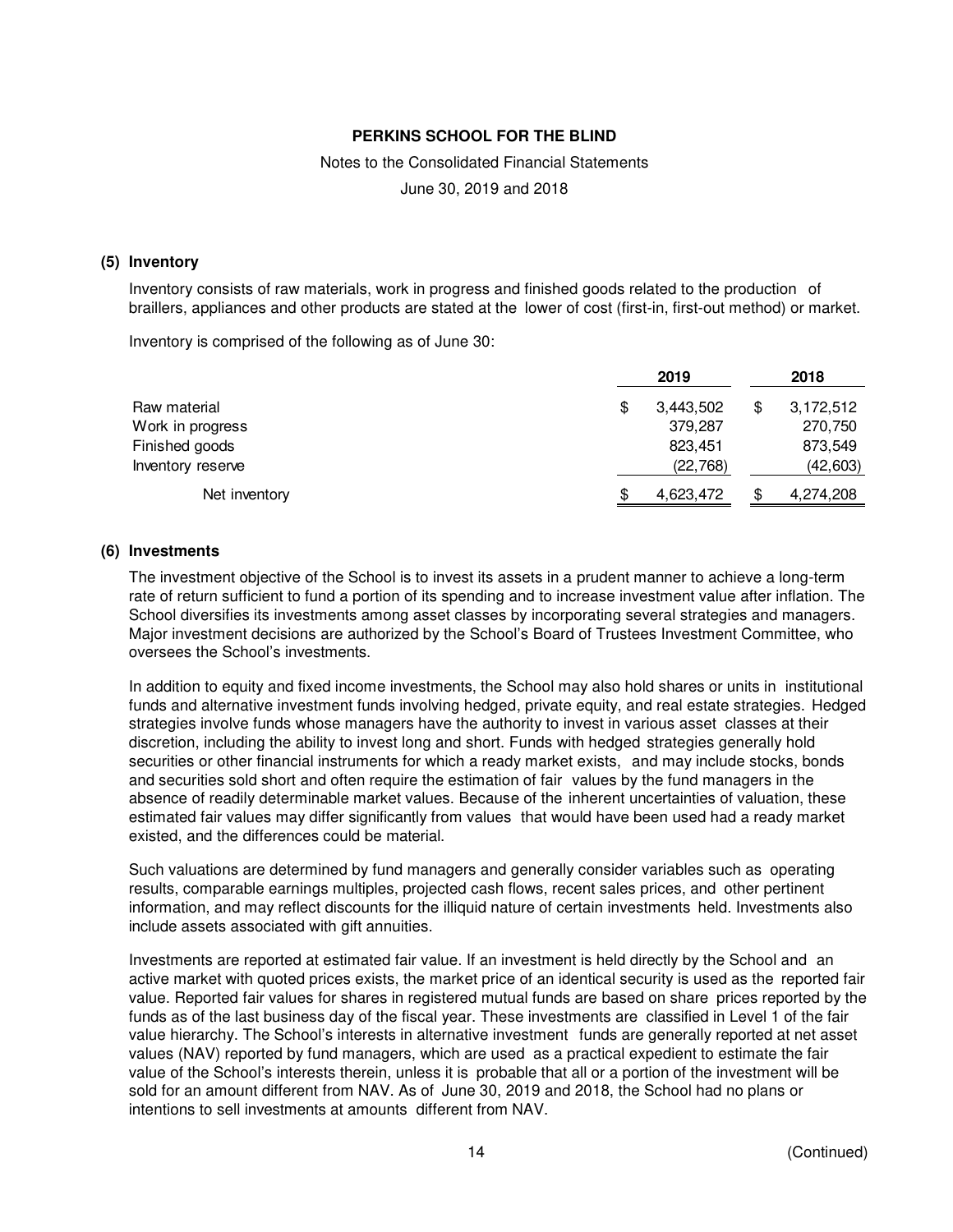Notes to the Consolidated Financial Statements

June 30, 2019 and 2018

The methods described above may produce a fair value calculation that may not be indicative of net realizable value or reflective of future fair values. Furthermore, while the School believes its valuation methods are appropriate and consistent with other market participants, the use of different methodologies or assumptions to determine the fair value of certain financial instruments could result in a different estimate of fair value at the reporting date.

For purposes of recording realized and unrealized gains and losses, the cost of securities sold is determined on a specific identification basis.

Investments are summarized in the following table by strategy and fair value hierarchy classification as of June 30, 2019:

|                                  | <b>Investments</b><br>measured at<br>fair value<br>Level 1 | <b>Other investments</b><br>measured at<br><b>NAV</b> | Other<br>investments -<br>Cash | Total             |
|----------------------------------|------------------------------------------------------------|-------------------------------------------------------|--------------------------------|-------------------|
| Investments                      |                                                            |                                                       |                                |                   |
| Cash and cash equivalents        | \$                                                         | \$                                                    | \$<br>12,646,188               | \$<br>12,646,188  |
| Domestic bond funds              | 21,233,324                                                 |                                                       |                                | 21,233,324        |
| International bond funds         | 9,662,224                                                  | 12,680,200                                            |                                | 22,342,424        |
| Domestic equity                  | 78,129,274                                                 |                                                       |                                | 78,129,274        |
| International equity             | 21,404,322                                                 |                                                       |                                | 21,404,322        |
| Real estate limited partnerships |                                                            | 12,844                                                |                                | 12,844            |
| Private equity                   |                                                            | 57,031,379                                            |                                | 57,031,379        |
| Hedge strategies                 |                                                            | 83,779,314                                            |                                | 83,779,314        |
| Total investments                | 130,429,144                                                | 153,503,737<br>\$                                     | 12,646,188                     | 296,579,069<br>\$ |

Investments are summarized in the following table by strategy and fair value hierarchy classification as of June 30, 2018:

|                                  | <b>Investments</b><br>measured at<br>fair value<br>Level 1 | <b>Other investments</b><br>measured at<br><b>NAV</b> | Other<br>investments -<br>Cash | Total              |
|----------------------------------|------------------------------------------------------------|-------------------------------------------------------|--------------------------------|--------------------|
| <b>Investments</b>               |                                                            |                                                       |                                |                    |
| Cash and cash equivalents        | \$                                                         | \$                                                    | \$<br>9,793,828                | \$<br>9,793,828    |
| Domestic bond funds              | 14,668,314                                                 |                                                       |                                | 14,668,314         |
| International bond funds         | 9,877,515                                                  | 12,048,083                                            |                                | 21,925,598         |
| Domestic equity                  | 70,958,249                                                 |                                                       |                                | 70,958,249         |
| International equity             | 24,223,061                                                 |                                                       |                                | 24,223,061         |
| Real estate limited partnerships |                                                            | 904,574                                               |                                | 904,574            |
| Private equity                   |                                                            | 59,136,355                                            |                                | 59,136,355         |
| Hedge strategies                 |                                                            | 94,627,061                                            |                                | 94,627,061         |
| Total investments                | 119,727,139                                                | 166,716,073<br>\$                                     | \$<br>9,793,828                | 296,237,040<br>\$. |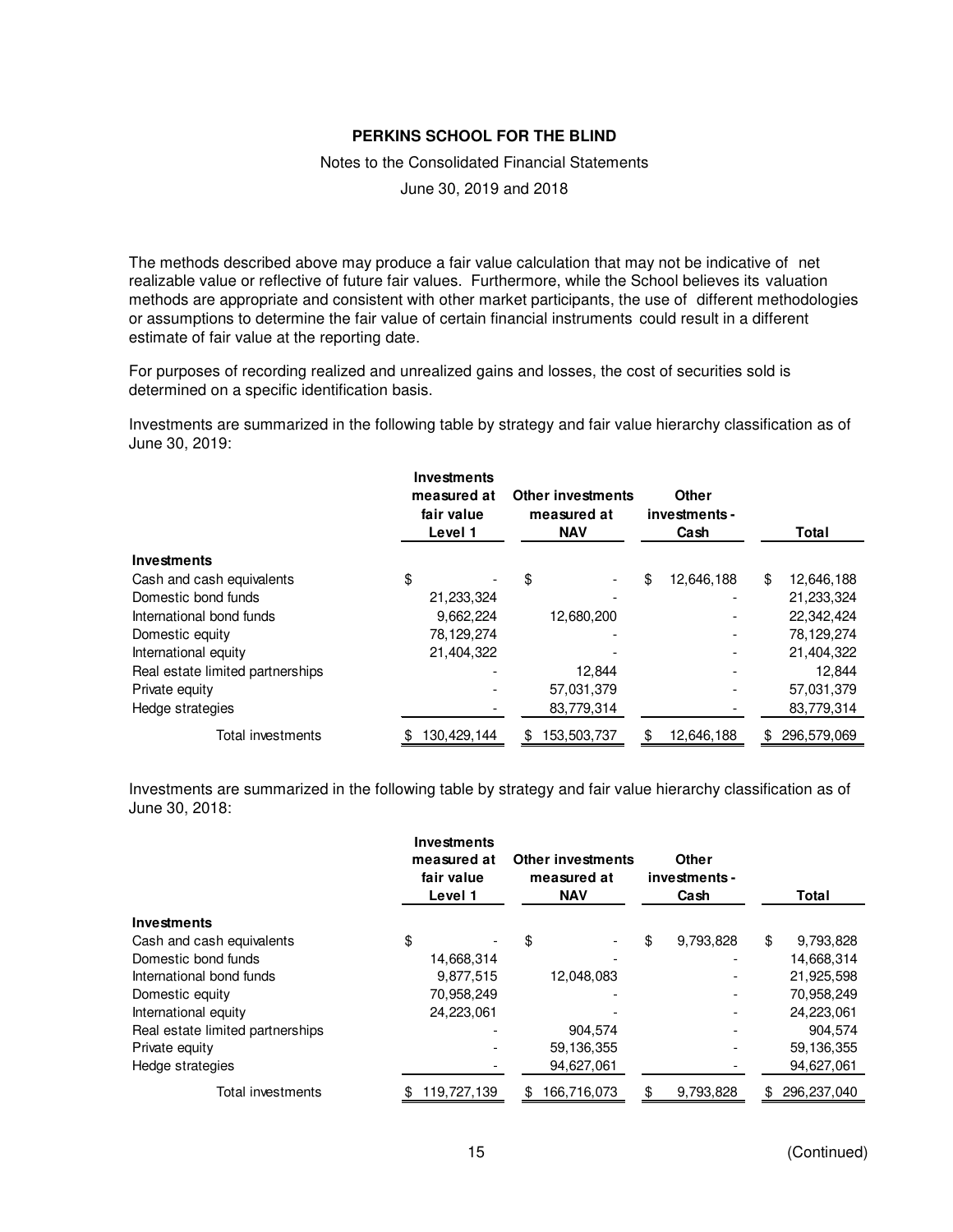Notes to the Consolidated Financial Statements

June 30, 2019 and 2018

The following table presents liquidity information, based on redemption terms, for investments as of June 30, 2019:

|                                  | Daily       | <b>Monthly</b><br>Quarterly<br>Annual |            | <b>Illiguid</b> | Total<br><b>Investments</b> |            |    |             |
|----------------------------------|-------------|---------------------------------------|------------|-----------------|-----------------------------|------------|----|-------------|
| Cash and cash equivalents        | 12.646.188  |                                       |            |                 |                             |            | \$ | 12,646,188  |
| Domestic bond funds              | 21,233,324  |                                       |            |                 |                             |            |    | 21,233,324  |
| International bond funds         | 9.662.224   |                                       | 12.680.200 |                 |                             |            |    | 22,342,424  |
| Domestic equity                  | 78,129,274  |                                       |            |                 |                             |            |    | 78,129,274  |
| International equity             | 21.404.322  |                                       |            |                 |                             |            |    | 21,404,322  |
| Real estate limited partnerships |             |                                       |            |                 |                             | 12.844     |    | 12.844      |
| Private equity                   |             |                                       | 31,718,881 |                 |                             | 25,312,498 |    | 57,031,379  |
| Hedge strategies                 |             |                                       |            | 64,837,285      | 18.942.029                  |            |    | 83,779,314  |
| Total                            | 143,075,332 |                                       | 44,399,081 | 64,837,285      | 18,942,029                  | 25,325,342 |    | 296,579,069 |

The following table represents liquidity information, based on redemption terms, for investments as of June 30, 2018:

|                                  | Daily       | <b>Monthly</b> | Quarterly<br>Annual |  | <b>Illiguid</b> |            | Total<br><b>Investments</b> |             |
|----------------------------------|-------------|----------------|---------------------|--|-----------------|------------|-----------------------------|-------------|
| Cash and cash equivalents        | 9.793.828   | \$             |                     |  |                 |            | \$                          | 9,793,828   |
| Domestic bond funds              | 14,668,314  |                |                     |  |                 |            |                             | 14,668,314  |
| International bond funds         | 9.877.515   | 12.048.083     |                     |  |                 |            |                             | 21,925,598  |
| Domestic equity                  | 70,958,249  |                |                     |  |                 |            |                             | 70,958,249  |
| International equity             | 24.223.061  |                |                     |  |                 |            |                             | 24,223,061  |
| Real estate limited partnerships |             |                |                     |  |                 | 904.574    |                             | 904.574     |
| Private equity                   |             | 33,592,038     |                     |  |                 | 25,544,317 |                             | 59,136,355  |
| Hedge strategies                 |             |                | 66,557,018          |  | 28,070,043      |            |                             | 94,627,061  |
| Total                            | 129,520,967 | 45,640,121     | 66,557,018          |  | 28,070,043      | 26,448,891 |                             | 296,237,040 |

#### **Commitments**

In connection with the investments in certain limited partnership agreements, the School has an additional \$9,639,635 and \$10,810,611 committed for capital calls as of June 30, 2019 and 2018, respectively that are scheduled to be funded over a number of years.

The School may have exposure to derivative financial instruments through its mutual fund investments and alternative investments. Derivatives, such as forward foreign currency and future contracts, are used by the funds, at the discretion of the investment managers, to hedge against risk.

#### **(7) Endowment**

The School's endowment is pooled for investment purposes and consists of approximately 100 individual funds established for a variety of purposes. The endowment consists of funds with donor restrictions as well as funds without donor restriction but designated by the board to function as endowment funds (quasi-endowment). The net assets associated with each endowment fund are classified and reported based on the existence or absence of donor imposed restrictions.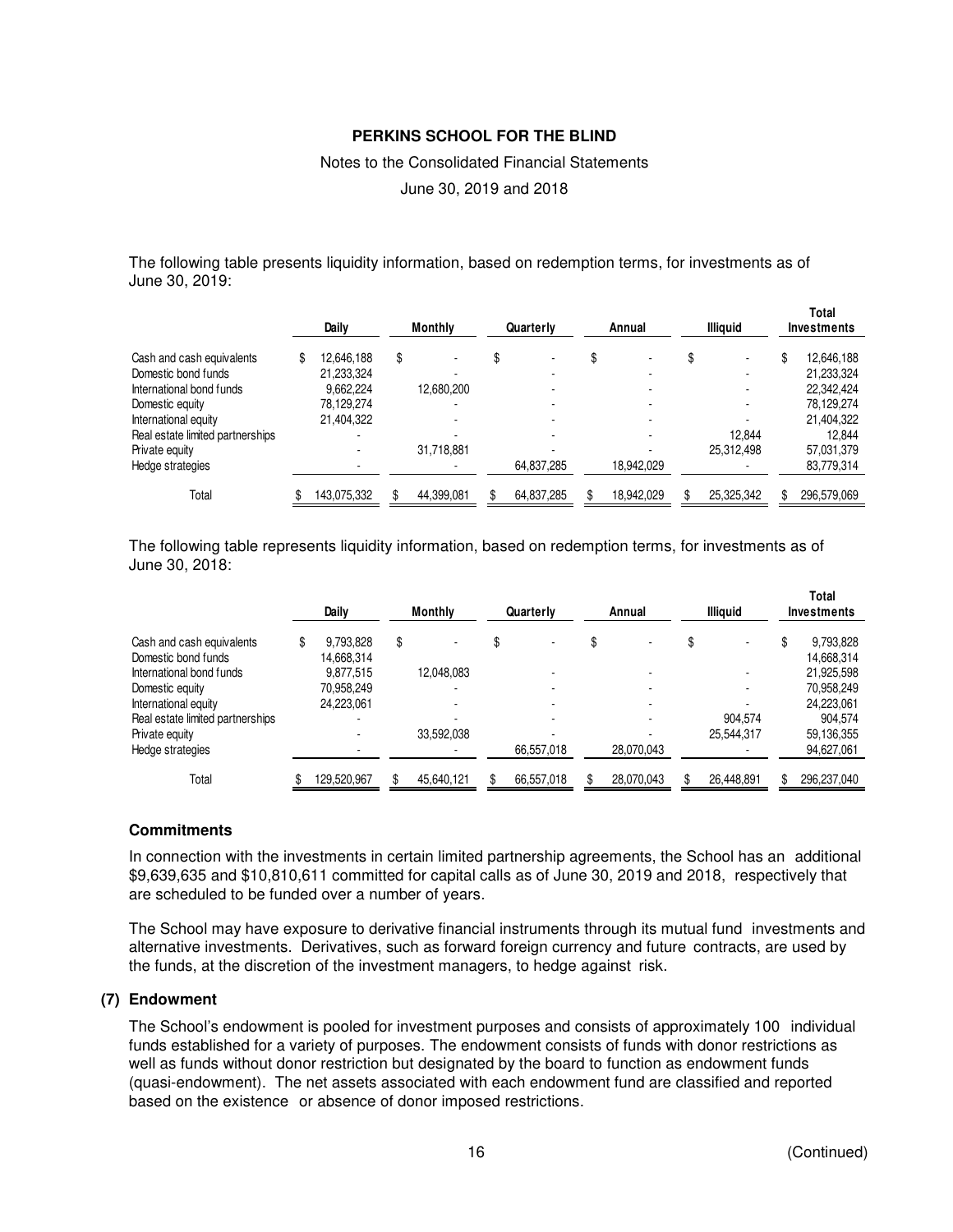Notes to the Consolidated Financial Statements

June 30, 2019 and 2018

The Board of Trustees of the School has interpreted the Uniform Prudent Management of Institutional Funds Act (UPMIFA) as requiring the preservation of the original gift value of donor restricted endowment funds, absent explicit donor stipulations to the contrary. As a result, the School classifies as net assets with donor restrictions, (a) the original value of gifts donated to the donor restricted endowment, (b) the original value of subsequent gifts to the donor restricted endowment, and (c) accumulations to the donor restricted endowment made in accordance with the direction of the applicable donor gift instrument. Also included in net assets with donor restrictions is accumulated appreciation on donor restricted funds, until those amounts are appropriated for expenditure by the School in a manner consistent with the standard of prudence prescribed by UPMIFA.

In accordance with UPMIFA, the School considers the following factors in making a determination to appropriate or accumulate endowment funds:

- The duration and preservation of the fund.
- The purposes of the School and the donor restricted endowment fund.
- General economic conditions.
- The possible effect of inflation and deflation.
- The expected total return from income and the appreciation of investments.
- Other resources of the School.
- The investment policies of the School.

The School's endowment is comprised of the following as of June 30, 2019:

|                                              | <b>Without donor</b><br>restrictions           | With donor<br>restrictions | Total                        |
|----------------------------------------------|------------------------------------------------|----------------------------|------------------------------|
| Donor restricted<br>Quasi (Board-designated) | \$.<br>$\overline{\phantom{a}}$<br>153,624,319 | \$142,105,129              | \$142,105,129<br>153,624,319 |
| Total                                        | 153,624,319                                    | 142, 105, 129<br>\$        | 295,729,448                  |

The School's endowment is comprised of the following as of June 30, 2018:

|                                              | <b>Without donor</b><br>restrictions          | With donor<br>restrictions | Total                            |
|----------------------------------------------|-----------------------------------------------|----------------------------|----------------------------------|
| Donor restricted<br>Quasi (Board-designated) | \$<br>$\overline{\phantom{a}}$<br>151,498,528 | 142.935.601<br>\$.         | 142,935,601<br>\$<br>151,498,528 |
| Total                                        | 151,498,528                                   | 142,935,601<br>\$          | 294,434,129                      |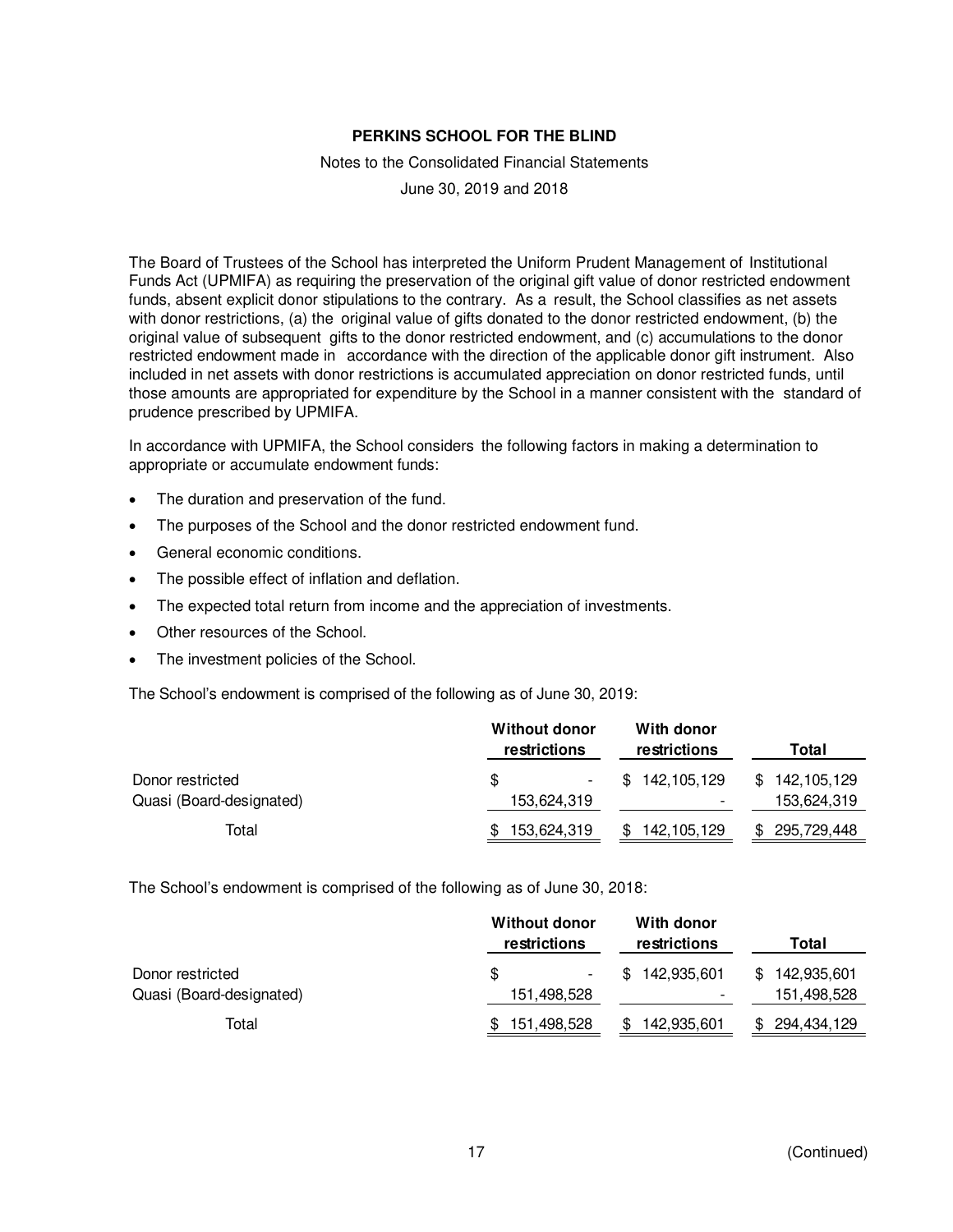### Notes to the Consolidated Financial Statements June 30, 2019 and 2018

Changes in the School's endowment are as follows for the year ended June 30, 2019:

|                            | <b>Without donor</b><br>restrictions | With donor<br>restrictions | Total              |
|----------------------------|--------------------------------------|----------------------------|--------------------|
| Endowment at June 30, 2018 | 151,498,528<br>\$                    | 142,935,601<br>\$          | 294,434,129<br>\$. |
| Net investment return      | 6,714,329                            | 6,203,052                  | 12,917,381         |
| Contributions              | 4,016,767                            | 118,500                    | 4,135,267          |
| Outside trust distribution | 86,262                               |                            | 86,262             |
| Utilized in operations     | (8,691,567)                          | (7,152,024)                | (15, 843, 591)     |
| Endowment at June 30, 2019 | 153,624,319                          | 142, 105, 129              | 295,729,448<br>S   |

Changes in the School's endowment are as follows for the year ended June 30, 2018:

|                            | <b>Without donor</b><br>restrictions | <b>With donor</b><br>restrictions | Total             |
|----------------------------|--------------------------------------|-----------------------------------|-------------------|
| Endowment at June 30, 2017 | 144, 147, 861<br>\$.                 | 137,645,552<br>S                  | 281,793,413<br>\$ |
| Net investment return      | 13,916,631                           | 13,301,847                        | 27,218,478        |
| Contributions              | 3,410,761                            | 67,732                            | 3,478,493         |
| Outside trust distribution |                                      | 34,953                            | 34,953            |
| Released from restriction  |                                      | (244, 572)                        | (244, 572)        |
| Utilized in operations     | (9,976,725)                          | (7,869,911)                       | (17,846,636)      |
| Endowment at June 30, 2018 | 151,498,528                          | 142,935,601                       | 294,434,129<br>\$ |

#### **Endowment Funds with Deficits**

From time to time, the fair value of assets associated with individual donor-restricted endowment funds may fall below the value of the initial and subsequent donor gift amounts. When these donor endowments deficits exist, they are classified as a reduction of net assets with donor restrictions. As of June 30, 2019 and 2018, there are no funds with deficits.

#### **Return Objectives and Risk Parameters**

The School's endowment investment and spending activities attempt to provide a predictable stream of funding to programs supported by its endowment while seeking to maintain the purchasing power of endowment assets. Under this policy, the return objective for the endowment assets, measured over a full market cycle, shall be to maximize the return against a blended index, based on the endowment's target allocation applied to the appropriate individual benchmarks. The School expects its endowment funds over time, to provide an average rate of return of approximately 6% annually. Actual returns in any given year may vary from this amount.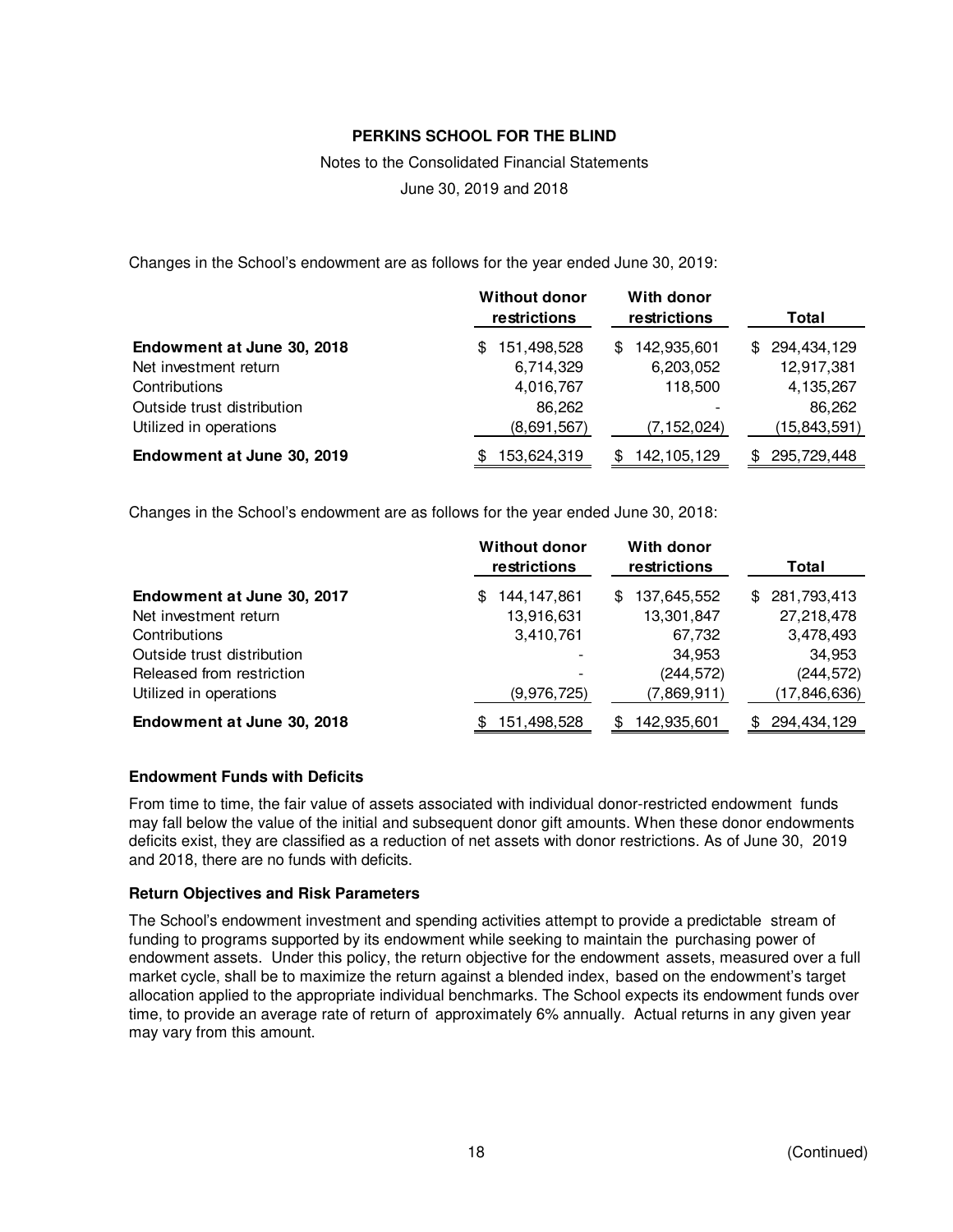Notes to the Consolidated Financial Statements

June 30, 2019 and 2018

#### **Strategies Employed for Achieving Investment Objectives**

To achieve its long-term rate of return objectives, the School relies on a total return strategy in which investment returns are achieved through both capital appreciation (realized and unrealized gains) and current yield (interest and dividends). The School targets a diversified asset allocation that places greater emphasis on equity-based investments to achieve its long-term objectives within prudent risk constraints.

#### **Endowment Spending**

The School invests its endowment funds and allocates the related return for expenditure. The utilization of the endowment is determined by guidelines established by the Board of Trustees of the School. The endowment value is based on the average fair market value of the endowment over the prior 12 quarters, as of the prior December 31. The established guideline for spending is up to 5% for operating and capital expenses and an additional 1% for debt service. At their discretion, the Board may approve a higher rate. The endowment spending rate was 6.51% and 6.83% for the years ended June 30, 2019 and 2018, respectively.

#### **(8) Fixed Assets**

Fixed assets are comprised of the following as of June 30, 2019 and 2018:

|                                | 2019             | 2018             |
|--------------------------------|------------------|------------------|
| <b>Buildings</b>               | \$<br>59,632,186 | \$<br>59,632,186 |
| <b>Building improvements</b>   | 98,795,240       | 95,574,771       |
| Furniture and equipment        | 20,493,001       | 19,951,000       |
| Construction in progress       | 196,905          | 1,029,479        |
| Machinery                      | 4,462,405        | 4,373,045        |
| Automobiles                    | 1,471,001        | 1,445,821        |
|                                | 185,050,738      | 182,006,302      |
| Less: Accumulated depreciation | (122,987,467)    | (118,376,886)    |
|                                | 62,063,271       | 63,629,416       |

Depreciation expense for the years ended June 30, 2019 and 2018 was \$4,610,581 and \$5,038,660, respectively.

#### **(9) Bonds Payable**

The Massachusetts Development Finance Agency issued \$30,000,000 in private placement Revenue Bonds, Perkins School for the Blind Issue, Series 2010 in February, 2010. The Bond owner is TD Bank. The proceeds of the Bond were for the Lower School Project and a Central Cooling Plant. The agreement had a 15 year term, 25 year amortization, maturing in 2035, with a fixed interest rate of 4.5%. In September 10, 2012, the Bond was amended with a fix rate of 2.774% until February 2025, at which time the bond is subject to a mandatory tender. All other terms of the original issuance remain unchanged. The School has covenants of banking relationships, liquidity ratios and annual reporting requirements. The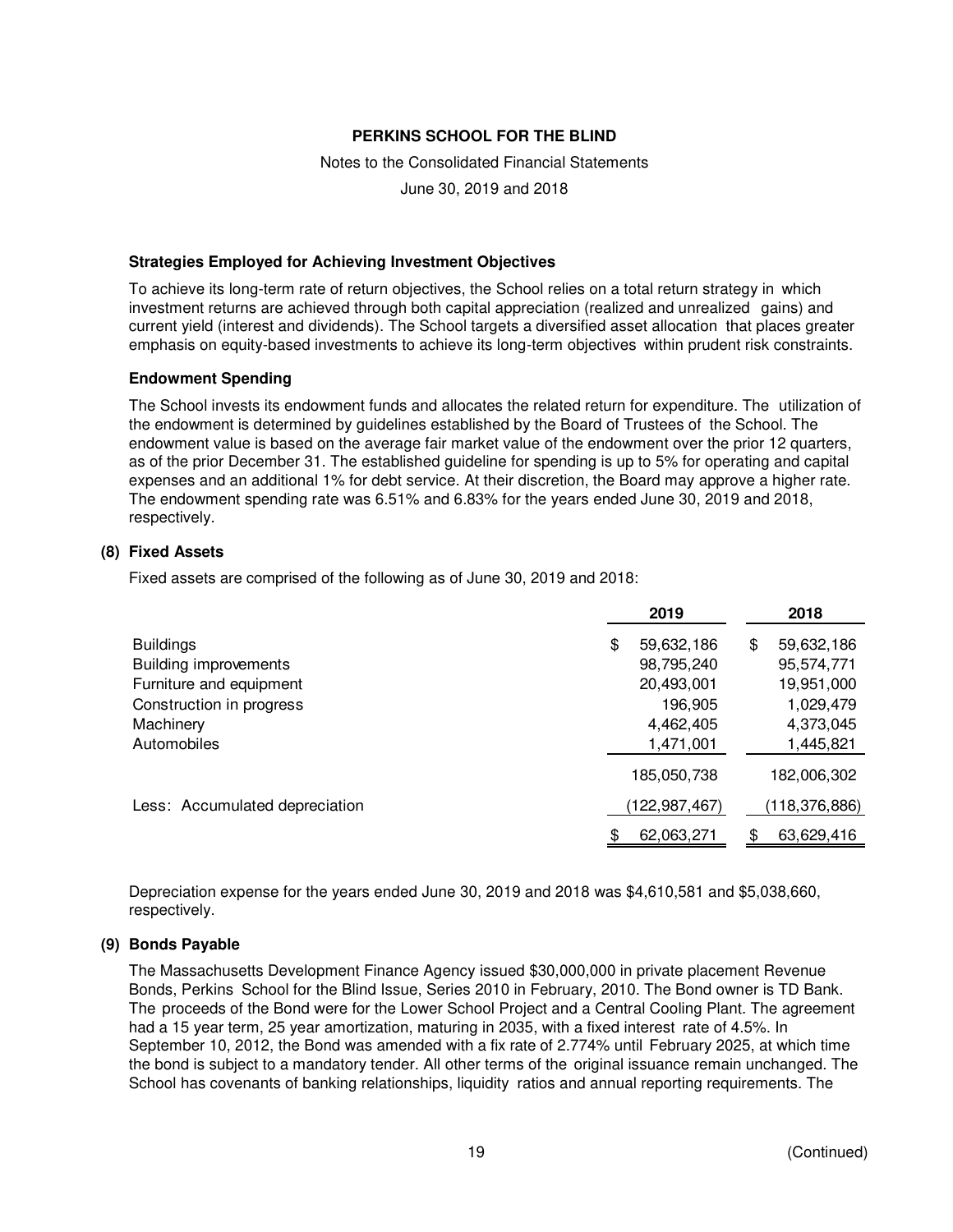Notes to the Consolidated Financial Statements June 30, 2019 and 2018

outstanding balance of the bond is \$25,544,161 and \$26,200,680 as of June 30, 2019 and 2018, respectively.

The Massachusetts Development Finance Agency issued \$4,100,000 in private placement Revenue Bonds, Perkins School for the Blind Issue, Series 2016 in September 2016. The bondholder is TD Bank. The agreement has a 10 year term, 15 year amortization, with a fixed interest rate of 1.98%. The proceeds of the bond have been used for renovations to the Hilton and Howe buildings and for other capital needs. The outstanding balance of the bond is \$3,435,930 and \$3,680,929 as of June 30, 2019 and 2018, respectively.

Principal payments are due as follows as of June 30, 2019:

#### **Year Ended June 30,**

| 2020                     | \$<br>933,716    |
|--------------------------|------------------|
| 2021                     | 973,996          |
| 2022                     | 1,012,660        |
| 2023                     | 1,052,991        |
| 2024                     | 1,092,148        |
| Thereafter               | 23,914,580       |
| Total principal payments | \$<br>28,980,091 |

Interest expense was \$798,329 and \$821,266 for the years ended June 30, 2019 and 2018, respectively.

#### **(10) Net Assets**

#### **(a) Net Assets Without Donor Restrictions**

Net assets without donor restrictions are comprised of the following as of June 30:

|                                                                                   | 2019                        | 2018                        |
|-----------------------------------------------------------------------------------|-----------------------------|-----------------------------|
| Quasi (Board-designated) endowment<br>Other net assets without donor restrictions | \$153.624.319<br>42.343.201 | \$151,498,528<br>41,386,956 |
| Total                                                                             | 195,967,520                 | \$192,885,484               |

The School's board-designated endowment has been set aside for debt repayment, capital expenditures, program support and strategic initiatives.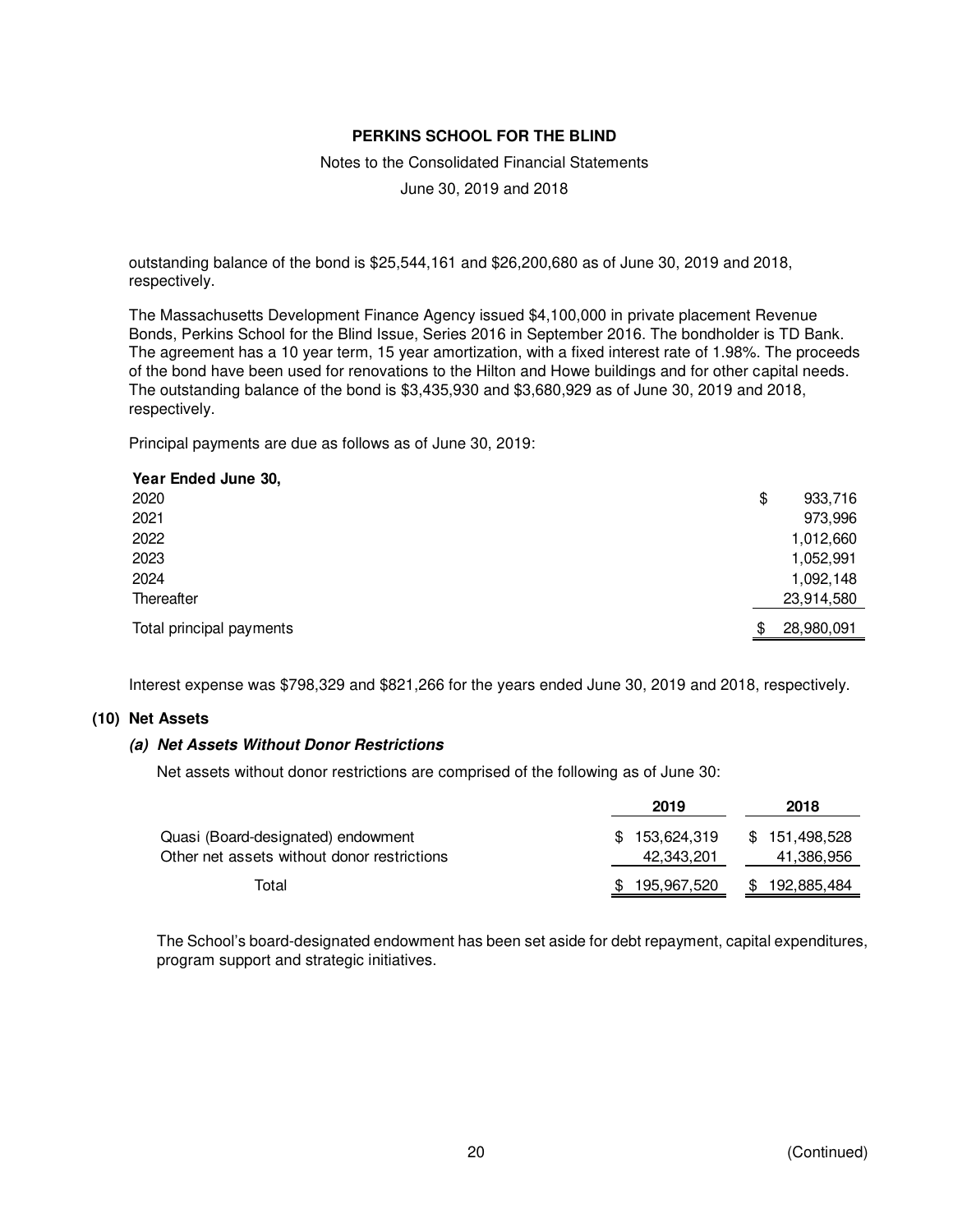# Notes to the Consolidated Financial Statements

June 30, 2019 and 2018

#### **(b) Net Assets With Donor Restrictions**

Net assets with donor restrictions are comprised of the following as of June 30:

|                                      | 2019        | 2018        |
|--------------------------------------|-------------|-------------|
| Donor restricted endowment funds     | 68.408.424  | 68,193,866  |
| Accumulated unspent endowment return | 73,696,705  | 74,741,735  |
| Restricted annual gifts              | 3,561,809   | 5,962,491   |
| Pledges receivable, net              | 888.918     | 1,537,452   |
| Assets held by outside trusts        | 9,484,911   | 9,524,005   |
| Total                                | 156,040,767 | 159,959,549 |

#### **(11) Retirement Plan**

The Retirement Plan (the "Plan") is a defined contribution plan that qualifies under code Sections 401(a), 501(a), and 404(c) of the Internal Revenue Code. The Plan has discretionary basic contributions and supplemental discretionary contributions.

Employees with a year of continuous service who work 500 or more hours qualify for the discretionary basic contributions of the Plan. Contributions are determined annually by the Board of Trustees based on a percentage of eligible gross salary. The School contributed 3.5% of eligible employees' salaries to the Plan in 2019 and 2018. Total retirement plan expense for the years ended June 30, 2019 and 2018 was \$1,161,751 and \$813,604, respectively, for the discretionary basic portion of the Plan.

The supplemental discretionary contributions of the Plan are made by the School based on employees' years of service. Total retirement plan expense under this portion of the Plan for the years ended June 30, 2019 and 2018 was \$1,415,539 and \$1,158,738, respectively.

#### **(12) Commitments and Contingencies**

The School is engaged in legal cases that have arisen in the normal course of its operations. The School believes that the outcomes of these cases will not have a material adverse effect on the financial position of the School.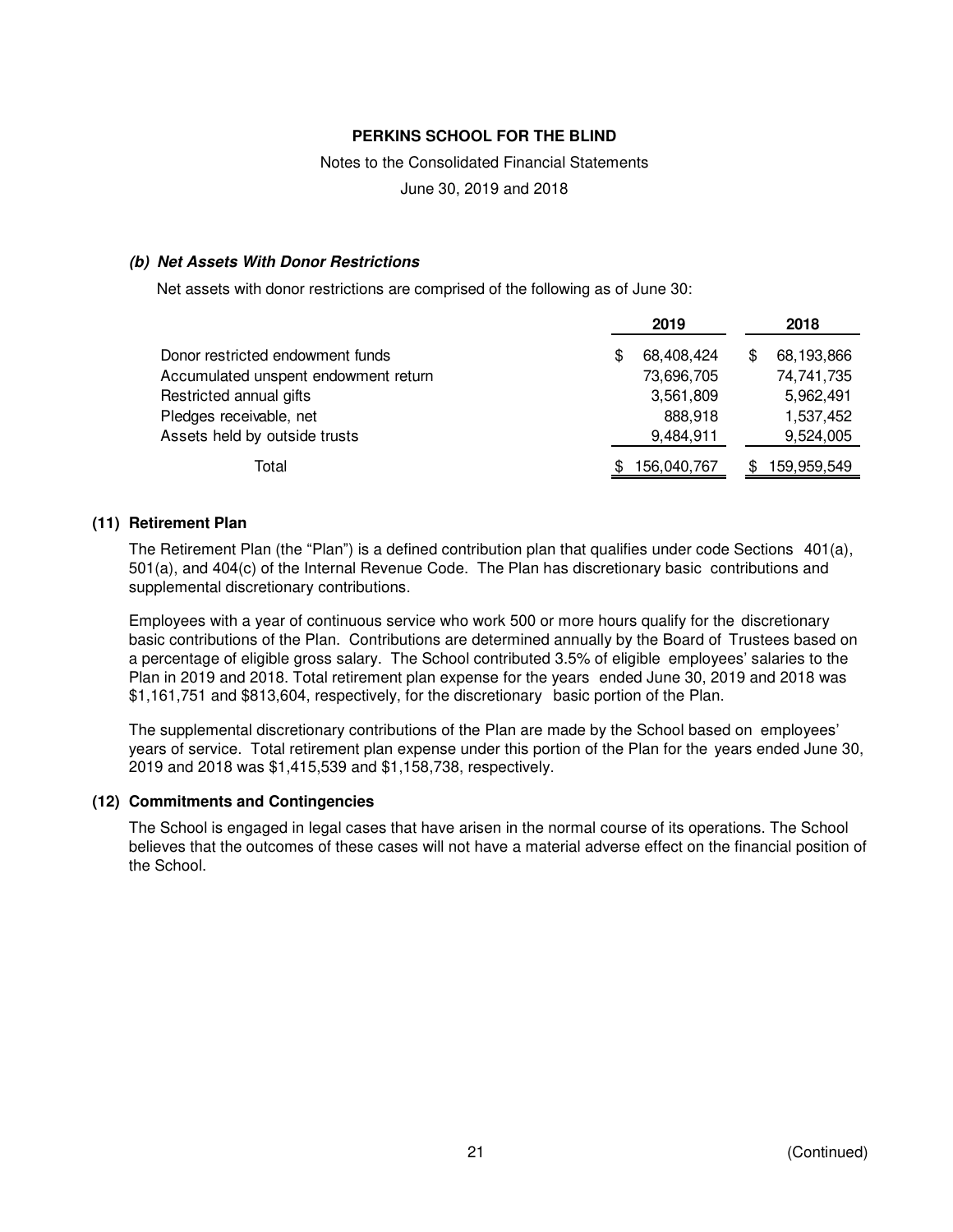#### Notes to the Consolidated Financial Statements

June 30, 2019 and 2018

#### **(13) John Milton Society**

John Milton Society is a Section 501(c)(3) organization. Its mission is to support one of the Perkins International Programs. John Milton Society's financial information is as follows as of June 30:

|                                                                               | 2019                                   |    | 2018                                 |
|-------------------------------------------------------------------------------|----------------------------------------|----|--------------------------------------|
| Investments                                                                   | \$<br>724,469                          | S  | 729,942                              |
| Total net assets                                                              | 724,469                                |    | 729,942                              |
| Contributions and grants<br>Investment income<br>Unrealized gains<br>Expenses | \$<br>(27, 175)<br>58,844<br>(37, 142) | \$ | 232<br>27,152<br>40,765<br>(40, 965) |
| Revenue less expenses                                                         | \$<br>(5, 473)                         |    | 27,184                               |

#### **(14) Kilimanjaro Blind Trust, Inc.**

The Kilimanjaro Blind Trust, Inc. ("KBT") is a Section 501(c)(3) organization. Its mission is to raise funds to support Perkins School for the Blind. The School is in the process of dissolving the organization. As of June 30, 2018, KBT has are no assets, liabilities or net assets.

The financial information for KBT for the year ended June 30, 2018, is as follows:

|                          |     | $\overline{\phantom{0}}$ |
|--------------------------|-----|--------------------------|
| Contributions and grants | \$  | 5,188                    |
| Investment income        |     | 9,119                    |
| Unrealized gains         |     | 2.068                    |
| Expenses                 |     | (418, 561)               |
| Revenue less expenses    | \$. | (402, 186)               |

#### **(15) Related Parties**

Members of the School's Board of Trustees and senior management may, from time to time, be associated, either directly or indirectly, with companies doing business with the School. The School as a written conflict of interest policy that requires, among other things, that no member of the Board of Trustees may participate in any decision in which he or she has a material financial interest. Each Trustee is required to certify compliance with the conflict of interest policy on an annual basis as well as disclose any potential related party transactions to the audit committee.